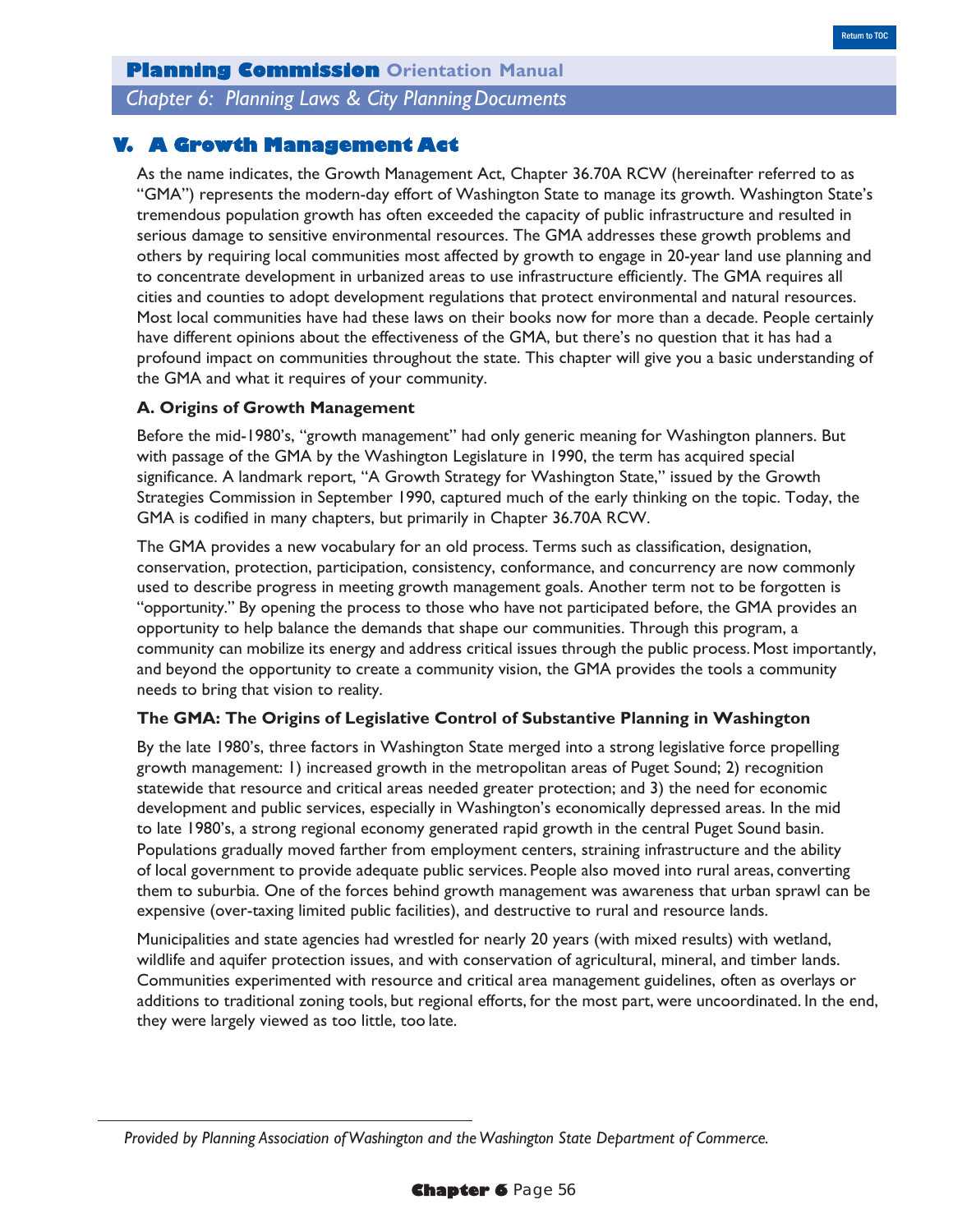*Chapter 6: Planning Laws & City PlanningDocuments*

## **VI. A Growth Management Act**

By the late 1980's,"growth" in some areas seemed out of control. Urban sprawl appeared to threaten critical areas and resource lands, while local governments seemed unable or unwilling to deal directly with the resulting conflicts. In this climate, the state's Growth Strategies Commission was appointed.

Resource management and critical area protection was the second force that converged on the growth management movement, beginning with two state planning mandates of the 1970's: the State Environmental Policy Act (SEPA) and the Shoreline Management Act (SMA). These provided models for state regulation of local planning in matters where an overriding state interest was perceived.

While the Puget Sound regional economy was solid and growing, parts of western and eastern Washington were economically depressed or stagnant due to a decline in resource-based industries. The Growth Strategies Commission determined that land use planning and funding for infrastructure repairs and additions were needed to revitalize these areas. Its September 1990 report presented ten recommendations for action, highlighting a need to share and encourage economic growth in all regions of the state.

#### **Growth Strategies Commission: Ten Recommendations For Action**

- 1 All local governments must protect environmentally sensitive areas and address identified environmental problems. Immediate action should be taken to protect threatened resources and areas.
- 2 The state, regional, and all local governments should identify open space and link it in networks to permanently separate cities, protect and enhance the environment, provide for recreation, and secure a strong resource base for agriculture and forestry.
- 3 All local governments should prevent development from encroaching on commercially viable agricultural and forest lands.
- 4 The state should establish a process to identify and protect lands and resources of value to all citizens of the state.
- 5 The state should focus its spending to build a network of strong regional economies that seek to spread growth across the state.
- 6 Local governments should seek to concentrate employment centers and housing, using urban design to preserve community character and open space.
- 7 Urban growth should be contained to protect the environment and to make more efficient use of public facilities. Cities are the preferred places for urban growth.
- 8 Required housing and land use plans must include sufficient developable land for a range of housing types. Each community within a region should be required to accept its fair share of low-income housing. The state should increase funding for housing programs for lowincome people, special needs populations, and moderate- and middle-income home buyers.
- 9 Funding for transit should favor communities with supportive land use plans. Comprehensive plans should link land use and all types of public facilities, parks, schools, sewers, storm water drainage, fire, and transportation.
- 10 A process must be developed by which all communities within a region fairly share the burden of public facilities.

*Provided by Planning Association ofWashington and theWashington State Department of Commerce.*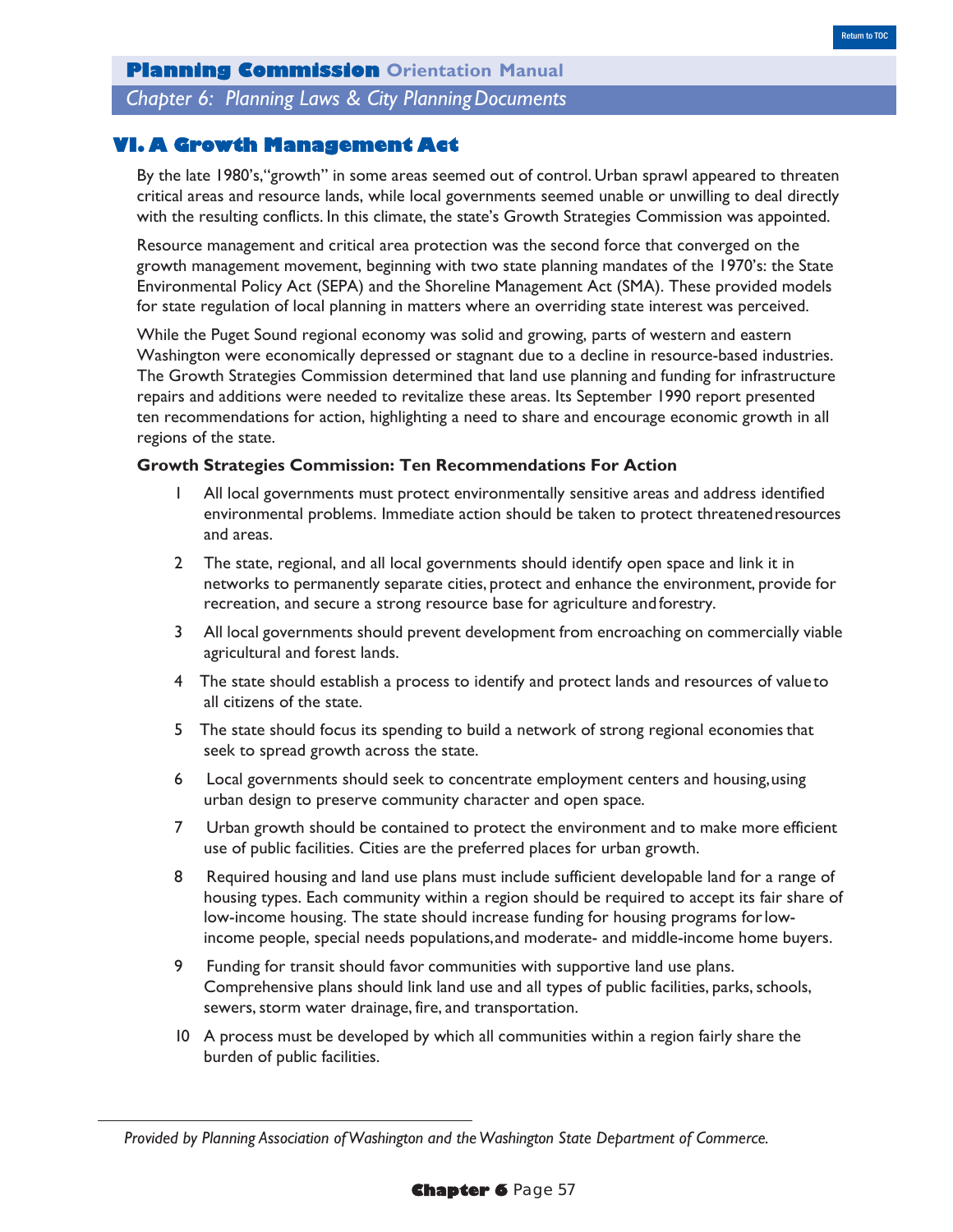*Chapter 6: Planning Laws & City PlanningDocuments*

## **VI. A Growth Management Act**

Public pressure to address growth management was intense during the 1990 legislative session. Using the preliminary findings of the Growth Strategies Commission, the Legislature enacted, and Governor Gardner signed into law ESHB 2929, the GM. The GMA emphasizes a "bottoms up" approach to planning, in which counties and cities use state guidelines to shape their own comprehensive plans to manage growth. Although deadlines for meeting the requirements were established, there was originally no penalty if local governments did not meet them.

At the end of the session, representatives of several environmental groups determined that the GMA lacked teeth, having few incentives to meet its requirements. These groups circulated an initiative to create a more centralized system with stricter, state-mandated guidelines for local governments. Sanctions would be imposed for not meeting deadlines or requirements.

The initiative was narrowly defeated, but the Governor and Legislature proceeded to implement the recommendations of the Growth Strategies Commission in the next legislative session. This legislation resulted in the 1991 amendments that provided for administration and enforcement of the GMA.

The Legislature left to the Washington State Department of Community, Trade and Economic Development (Department of Commerce) the task of defining the details and creating the explanatory resources for implementing the GMA.

## **Two principal sets of guidelines have been adopted as part of the Washington Administrative Code:**

- Minimum guidelines for classifying and designating agricultural, forest, mineral lands, and critical areas.
- Procedural criteria for adopting comprehensive plans and development regulations, including a detailed section adopted in 2000 addressing the use of best available science in critical area regulation.

In addition, as of 2006, Department of Commerce has published more than 129 guidebooks and other publications on growth management. GMA amendments in 1993 set deadlines for adopting interim urban growth areas for counties initially required to plan fully under the GMA and those opting in. The Governor was given authority to impose sanctions for not meeting GMA deadlines.

In 1995, the Washington State Legislature enacted, and the Governor signed, a broad land use and environmental regulatory reform law recommended by the Governor's Task Force on Regulatory Reform (ESHB 1724). ESHB 1724 made significant changes to three of the state's core land use laws: the GMA; the State Environmental Policy Act (SEPA); and the Shoreline Management Act (SMA). The primary goal of this regulatory reform was to establish comprehensive plans and development regulations as the foundation from which subsequent land use decisions are made. ESHB 1724 also introduced new state requirements for more coordinated and streamlined project review and decisions. Most notably, it required all cities and counties to provide for not more than one open record hearing and one closed record appeal for project applications. Municipalities fully planning under the GMA were required to issue a final decision on a project application within 120 days of a complete application. At the project level, integration of environmental review and the permit process is required in all jurisdictions. Jurisdictions fully planning under the GMA have more specific requirements for integrated project review. Finally, ESHB 1724 created the Land Use Study Commission, whose primary goal was to make recommendations on the integration and consolidation of the state's land use and environmental laws into a single, manageable statute.

*Provided by Planning Association ofWashington and theWashington State Department of Commerce.*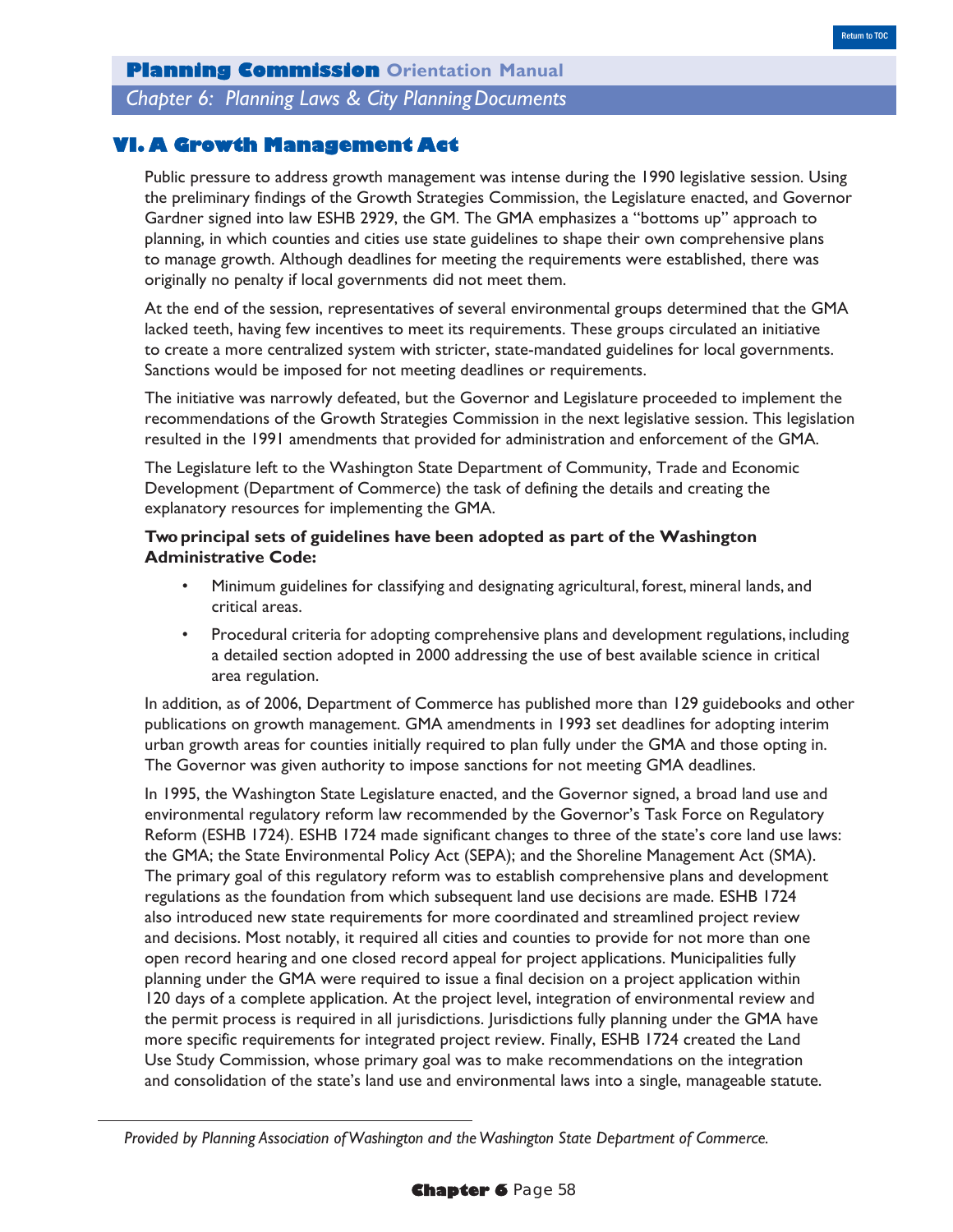*Chapter 6: Planning Laws & City PlanningDocuments*

## **VI. A Growth Management Act**

In 1997, the Washington State Legislature enacted and the Governor signed a bill implementing a number of recommendations of the Land Use Study Commission. The Commission examined the consolidation of state land use and environmental laws, and completed a report and recommendations with respect to the GMA and related state laws. The Land Use Study Commission submitted a final report to the Legislature in December 1998.The state legislature adopted many of the Commission's recommendations in 1998 in ESB 6094.

In addition, as of 2006, Department of Commerce has published more than 129 guidebooks and other publications on growth management. (See Appendix 1 for an order form for these publications.) GMA amendments in 1993 set deadlines for adopting interim urban growth areas for counties initially required to plan fully under the GMA and those opting in. The Governor was given authority to impose sanctions for not meeting GMA deadlines.

In 1995, the Washington State Legislature enacted, and the Governor signed, a broad land use and environmental regulatory reform law recommended by the Governor's Task Force on Regulatory Reform (ESHB 1724). ESHB 1724 made significant changes to three of the state's core land use laws: the GMA; the State Environmental Policy Act (SEPA); and the Shoreline Management Act (SMA). The primary goal of this regulatory reform was to establish comprehensive plans and development regulations as the foundation from which subsequent land use decisions are made. ESHB 1724 also introduced new state requirements for more coordinated and streamlined project review and decisions. Most notably, it required all cities and counties to provide for not more than one open record hearing and one closed record appeal for project applications. Municipalities fully planning under the GMA were required to issue a final decision on a project application within 120 days of a complete application. At the project level, integration of environmental review and the permit process is required in all jurisdictions. Jurisdictions fully planning under the GMA have more specific requirements for integrated project review. Finally, ESHB 1724 created the Land Use Study Commission, whose primary goal was to make recommendations on the integration and consolidation of the state's land use and environmental laws into a single, manageable statute.

In 1997, the Washington State Legislature enacted, and the Governor signed a bill implementing a number of recommendations of the Land Use Study Commission. The commission examined the consolidation of state land use and environmental laws and completed a report and recommendations with respect to the GMA and related state laws. The Land Use Study Commission submitted a final report to the Legislature in December 1998.The state legislature adopted many of the Commission's recommendations in 1998 in ESB 6094.

Although the basic structure and requirements of the GMA have remained intact over the years, the state legislature amends the GMA just about every year. A current version (October 2005) of the Growth Management Act (and related laws), as amended, is posted on the Department of Commerce Web site at http://www.commerce.wa.gov/DesktopModules/CTEDPublications/ CTEDPublicationsView.aspx?tabID=0&ItemID=6413&MId=944&wversion=Staging.

*Provided by Planning Association ofWashington and theWashington State Department of Commerce.*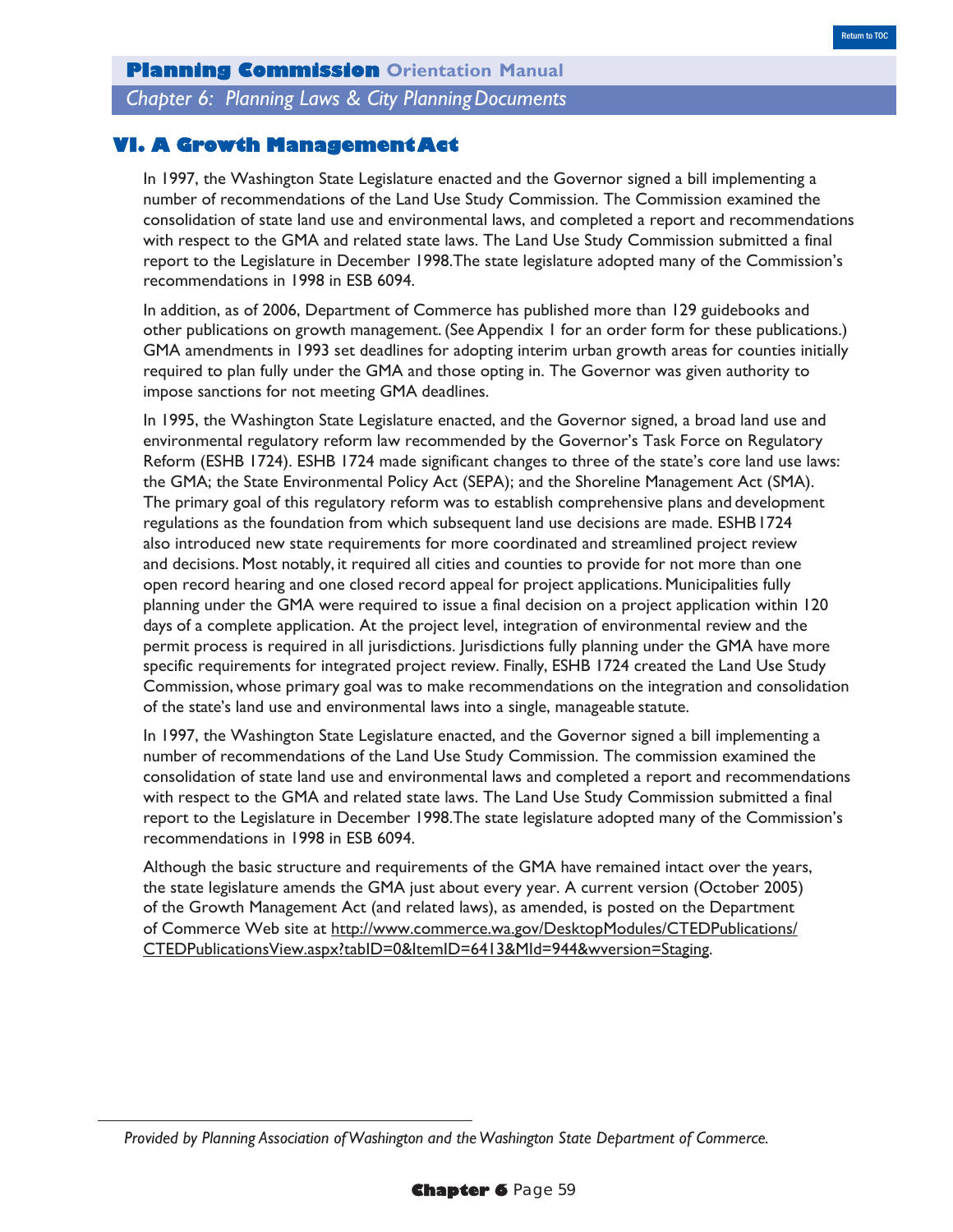*Chapter 6: Planning Laws & City PlanningDocuments*

## **VI. A Growth Management Act**

#### **Some of the more significant amendments are summarized as follows:**

- 1995, 1996, 2002 and 2003 amendments authorize intense development of some rural areas, such as in-fill development for areas already containing intense development and industrial development through mechanisms such as industrial land banks.
- 1995 and 2003 amendments provide that Shoreline Management Act (Chapter 90.58 RCW) policies and regulations are to be considered part of a community's complement of GMA policies and regulations. The shoreline regulations must be consistent with the community's GMA regulations and must provide a level of protection to environmentally sensitive areas (critical areas) at least equal to that provided by GMA regulations protecting the same type of areas.
- A 1995 amendment requires that GMA regulations that protect critical areas, which include wetlands, streams and steep slopes, must now be supported by best available science. "Best available science" (BAS) basically means credible scientific evidence.
- A 1997 amendment created what's commonly known as the "Buildable Lands Program." This program requires some of the state's largest counties and their cities to evaluate and monitor the effectiveness of local GMA regulations and to address shortcomings.
- 1996 and 1998 amendments require cities and counties to address general aviation airports and state-owned transportation facilities in their comprehensive plans.
- 2004 amendments included a provision allowing the state to expedite review of local GMA policies and regulations; new restrictions on industrial land banks; and an exemption from GMA urban density requirements for national historic reserves.

As you will find from the rest of this chapter, the amendments above relating to rural development are significant because the GMA changes how local governments address the development of rural areas. The other amendments are significant because they leave many communities with the task of incorporating new information and requirements into GMA plans and regulations. That task is currently a work in progress for many communities through GMA update requirements, identified below.

In 2002 the state legislature enacted a new timeline amendment to GMA by imposing deadlines on cities and counties to update their GMA policies and regulations. The deadlines vary depending upon the location of the city or county, starting with December 1, 2004 for some Puget Sound jurisdictions and ending on December 1, 2007 for some eastern Washington jurisdictions (see Appendix 2 for specific deadlines). City and county planning commissions and boards facing these

deadlines will spend the bulk of their time making recommendations on the updates. A large portion of this Chapter (starting at Section E (1)) identifies what communities must do to comply with this update requirement.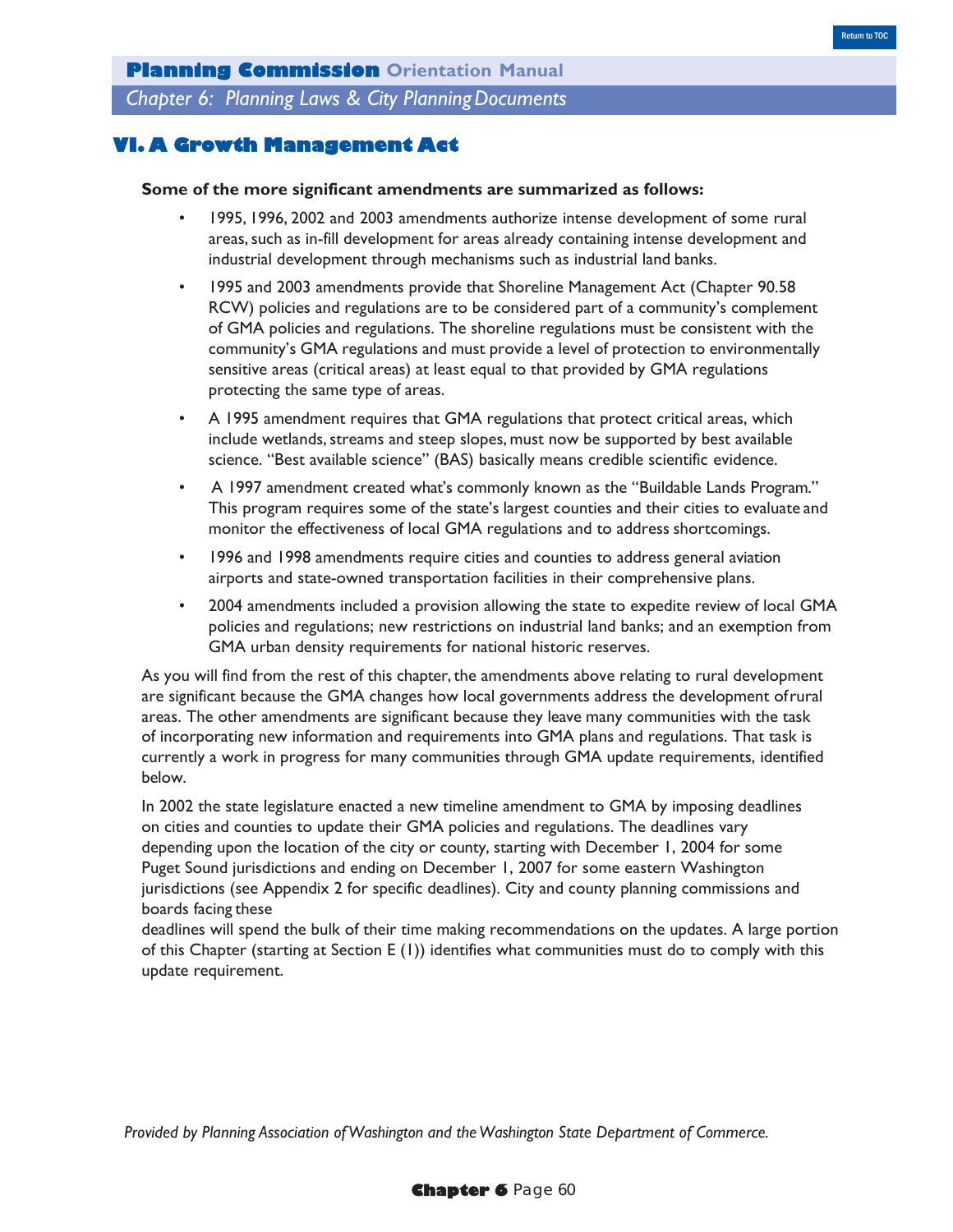*Chapter 6: Planning Laws & City PlanningDocuments*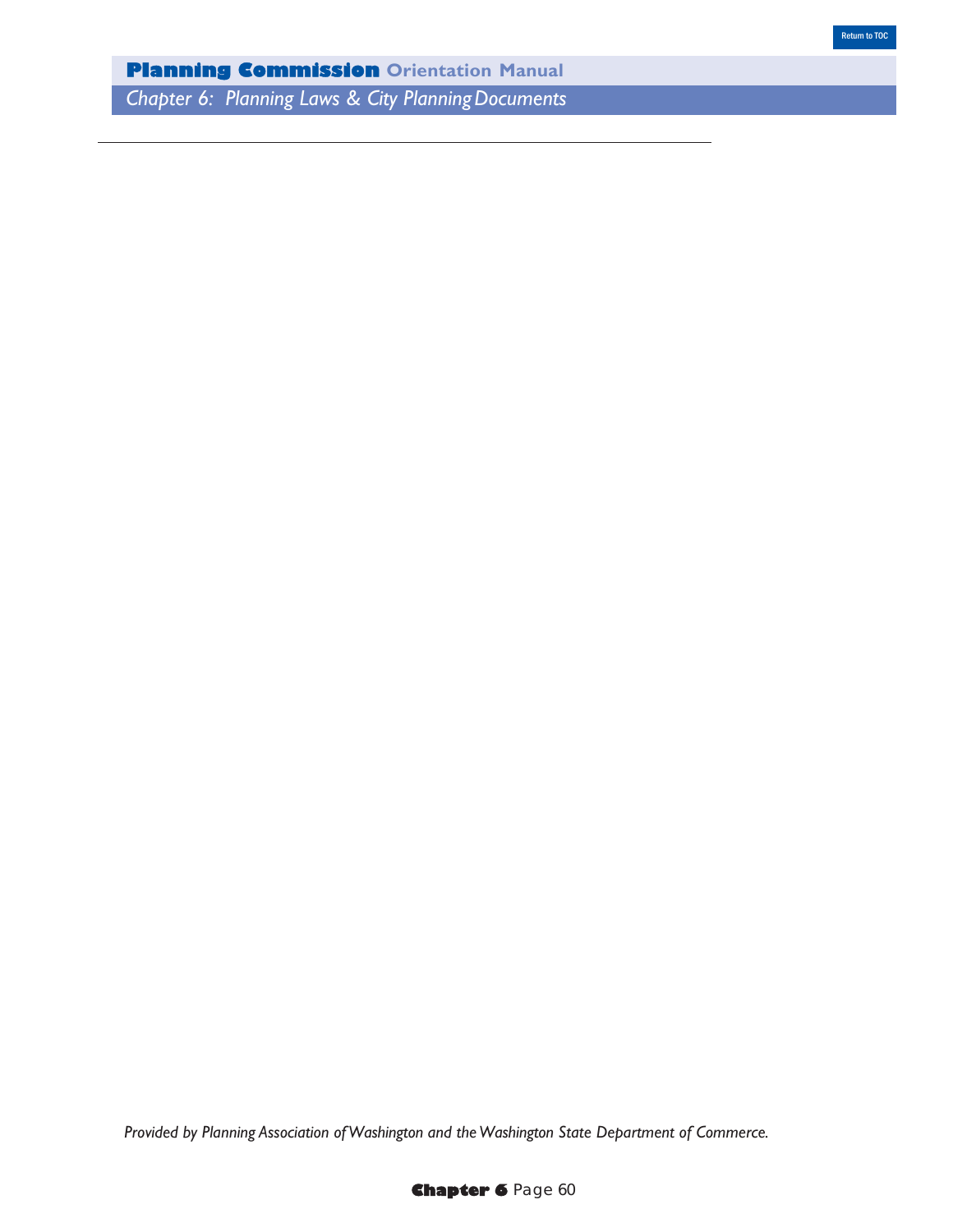*Chapter 6: Planning Laws & City PlanningDocuments*

## **VI. B Planning and Environmental Legislation**

#### **A. STATE ENVIRONMENTAL POLICY ACT**

#### **1. Background**

The State Environmental Policy Act of 1971 (SEPA) is Washington's fundamental environmental law. SEPA mandates environmental analyses of many actions and policies by all agencies of state and local government. SEPA was designed to make environmental consciousness a major component in all government decisions.

The State Environmental Policy Act of 1971 (SEPA) provided Washington state's basic environmental charter. Prior to its adoption, there were concerns that government decisions did not reflect environmental considerations. State and local agencies had responded that there was no authority for them to address environmental issues. SEPA, modeled after the National Environmental Policy Act (1969), was enacted to fill this need. It gives agencies the tools to both consider and mitigate for the environmental impacts of proposals. Provisions were also included to ensure the involvement of the public, tribes, and interested agencies in decisions with environmental impacts.

SEPA applies to all state and local government decisions, unless they are categorically exempt. This includes land use decisions made in the comprehensive plan, development regulations, and during project review.

The Land Use Regulatory Reform Act of 1995 required local governments to better integrate environmental analysis into their land use decision-making process. It recognized that the GMA is a fundamental building block for regulatory reform. By combining good environmental analysis with land use decisions in the comprehensive plan and regulations, projects consistent with those decisions should be more easily processed and approved. (See Chapter 3, Section F, for a discussion of integrated project review.)

#### **Principles Of SEPA/GMA Integration**

- 1. GMA is the building block for regulatory reform.
- 2. Use the same processes and often the same documents to make land use decisions and analyze the environmental impacts of those decisions.
- 3. Do not revisit or revise land use decisions made in the comprehensive plan and development regulations at the project level.
- 4. Determine consistency between a proposed project and applicable regulations or plan through a project review process that integrates land use and environmental impact analysis, so that governmental and public review under development regulations and the environmental process runs concurrently and not separately.
- 5. Do not duplicate requirements for environmental analysis and studies, and for mitigation of environmental impacts of a proposed project, that exist in different land use and environmental laws. Supplemental authority under SEPA should only be used to the extent existing requirements do not adequately address specific probable adverse environmental impacts.
- 6. Identify early in the project review process the existing environmental documents that evaluate the impacts of the proposed project. The primary role of project environmental review is to focus on gaps and overlaps that may exist in applicable laws and requirements related to a proposed action.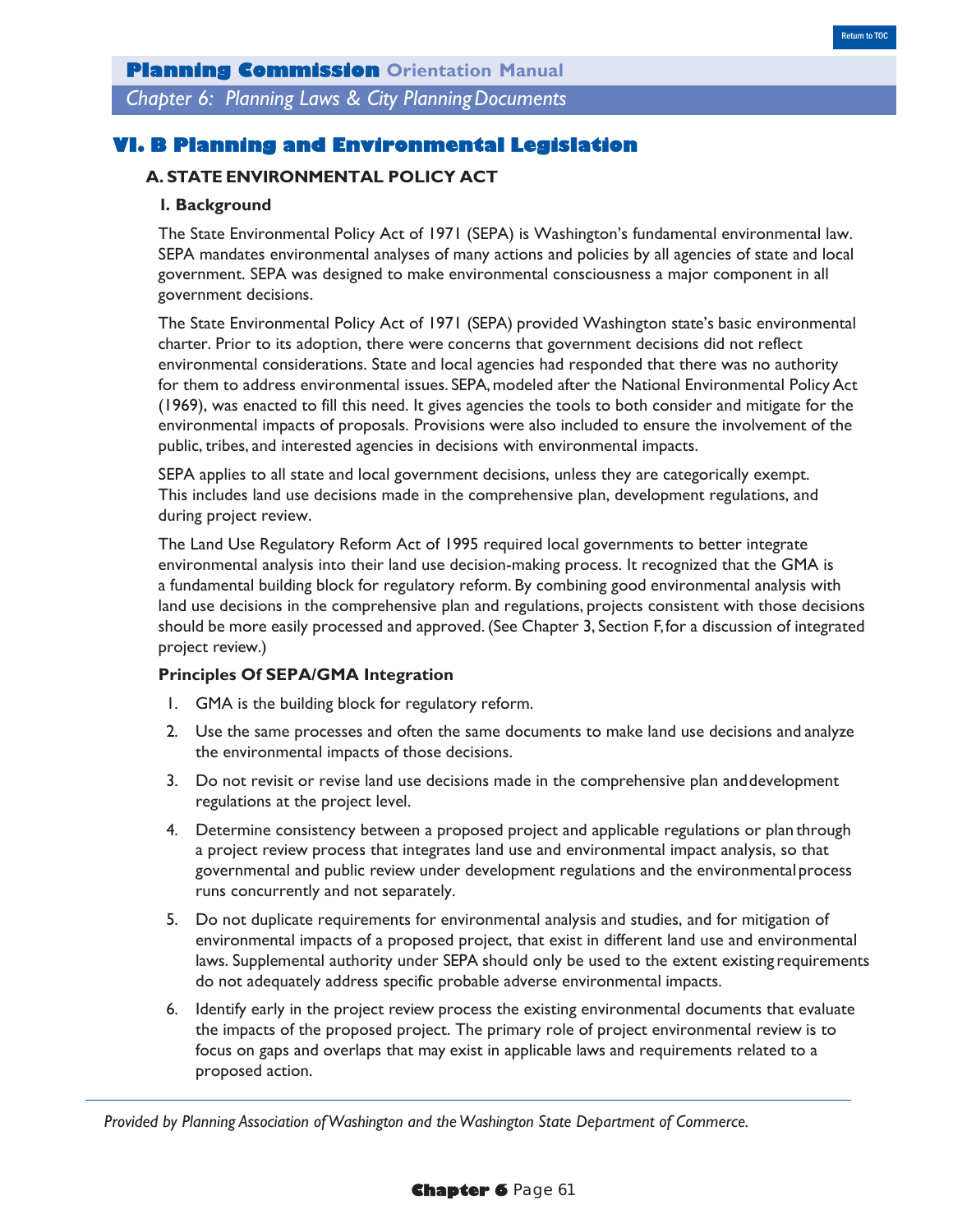*Chapter 6: Planning Laws & City PlanningDocuments*

## **VI. B Planning and Environmental Legislation**

While detailing all SEPA rules is beyond the scope of this chapter, the following guidelines should aid in understanding SEPA. (For a more detailed review, see Chapter 43.21C RCW, Chapter 197-11 WAC, and the SEPA Handbook)

#### **2. The Environmental Review Process**

The environmental review process involves a number of steps that are briefly described below.

## **a. Provide a pre-application conference for project proposals (optional)**

Although not included in the SEPA rules for project review, the Department of Ecology recommends that agencies offer a process for the applicant to discuss a project proposal with staff prior to submitting a permit application or environmental checklist. The applicant and agency can discuss existing regulations that would affect the proposal, the steps and possible timeline for project review, and other information that may help the applicant submit a complete application.

## **b. Determine whether SEPA review is required**

Once a proposal is made, the agency must determine whether environmental review is required for the proposal by: (1) defining the entire proposal; (2) identifying any agency actions (plans, permits, licenses, etc.), and (3) deciding if the proposal is categorically exempt. Certain types of proposals have been found to be categorically exempt from environmental review in the statute and SEPA Rules. If the proposal does not involve an agency action, or there is an action, but the proposal is categorically exempt, environmental review is not required.

## **c. Determine lead agency**

If environmental review is required, the "lead agency" is identified.4 This is the agency responsible for the environmental analysis and procedural steps under SEPA. In land use decisions, both at the comprehensive plan and project level, the lead agency is usually the county or city with jurisdiction. However, the county or city will not be the lead agency when a local permit is not required, another agency is the proponent, or another agency is designated under the SEPA rules as lead for a specific type of proposal.

## **d. Evaluate the proposal**

An environmental checklist must be filled out detailing the impacts of the proposal to the various elements of the built and natural environment. In the case of a permit for a project, the checklist would be submitted with the permit application. The lead agency must review the environmental checklist and other information available on the proposal and evaluate the proposal's likely environmental impacts. The lead agency and applicant may work together to reduce the probable impacts by either revising the proposal or identifying mitigation measures that will be included as conditions.

## **e.Assess significance and issue a threshold determination**

After evaluating the proposal and identifying mitigation measures, the lead agency must determine whether a proposal would still have any likely significant adverse environmental impacts. The lead agency issues a threshold determination. This is either a

Determination of Nonsignificance (DNS), which may include mitigation conditions, or a Determination of Significance (DS) and scoping if the proposal is determined to have a likely significant impact.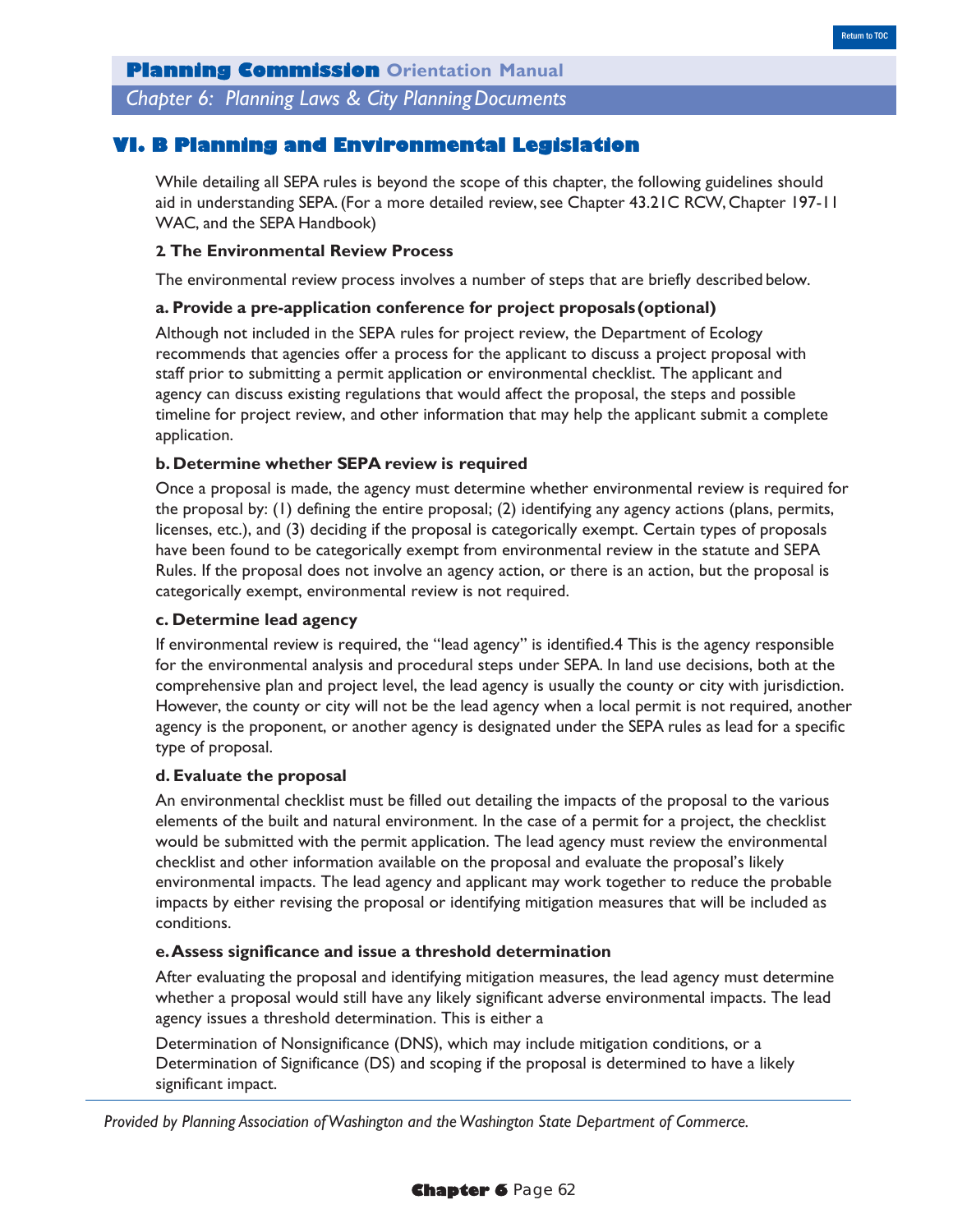*Chapter 6: Planning Laws & City PlanningDocuments*

## **VI. B Planning and Environmental Legislation**

If the environmental review officer finds more than a moderate risk of significant environmental impact by the proposal, a DS will be issued. The issuance of a DS requires the preparation of an environmental impact statement (EIS). A scoping document is issued with the DS to determine the scope of the environmental impacts that will be analyzed in the EIS.

Until recently, direct judicial review of an agency's threshold determination was unavailable until final action was taken on the proposal. There is an express legislative prohibition against orphan SEPA appeals that has been upheld by the courts. In other words, SEPA does not create a cause of action unrelated to a specific governmental action. The intent was to avoid piecemeal adjudication of SEPA compliance. In 1998, the Washington Supreme Court granted a developer's request for a writ of certiorari based on a decision by Snohomish County requiring an EIS for a residential development. The court reasoned that application of the SEPA rules, which call for interlocutory review coupled only with review of a final action, might "improperly increase environmental analysis burdens and project delay."

## **f. The EIS**

The EIS will analyze the probable environmental impacts of the proposal and reasonable alternatives to the proposal, including possible mitigation measures to reduce the environmental impacts of the proposal. A reasonable alternative is a feasible course of action that meets the proposal's objectives but at a lower environmental cost.

An EIS is processed in two phases. First, a draft EIS is prepared by the applicant or the reviewing government, as provided in the ordinance. The EIS describes the project, a no-action alternative, and reasonable alternatives that would permit the applicant to achieve the desired objective in ways that may have different impacts. Once the draft is complete, it is circulated to agencies, tribes, and the community at large for a 30-day comment period. A hearing on the issue may be held but is not mandatory.

Once comments on the draft EIS are received, corrections made, and questions answered, a "final EIS" is published.

The final EIS must be published for seven days before an agency may take final action on a project or proposal.

The final EIS may recommend conditions, based on written SEPA policies, which can be used to mitigate environmental impacts. Agencies have the authority under SEPA to condition or deny a land use action based on environmental impacts even where the proposal complies with local zoning and building codes. The courts have recently confirmed the authority of agencies to impose mitigation conditions as part of a mitigated determination of non-significance (MDNS) to bring a project below the threshold for preparation of an EIS. With an MDNS, promulgation of an EIS and intense public participation are rendered unnecessary because the mitigated project will no longer cause significant environmental impacts.

A supplemental EIS (SEIS) shall be prepared if there are substantial changes to a proposal, or if there is significant new information relating to adverse environmental impacts of the project.

To be adequate, an EIS must present decisionmakers with a "reasonably thorough discussion of the significant aspects of the probable environmental consequences" of the agency's decision. That is, an EIS must provide sufficient information to allow officials to make a reasoned choice among alternatives.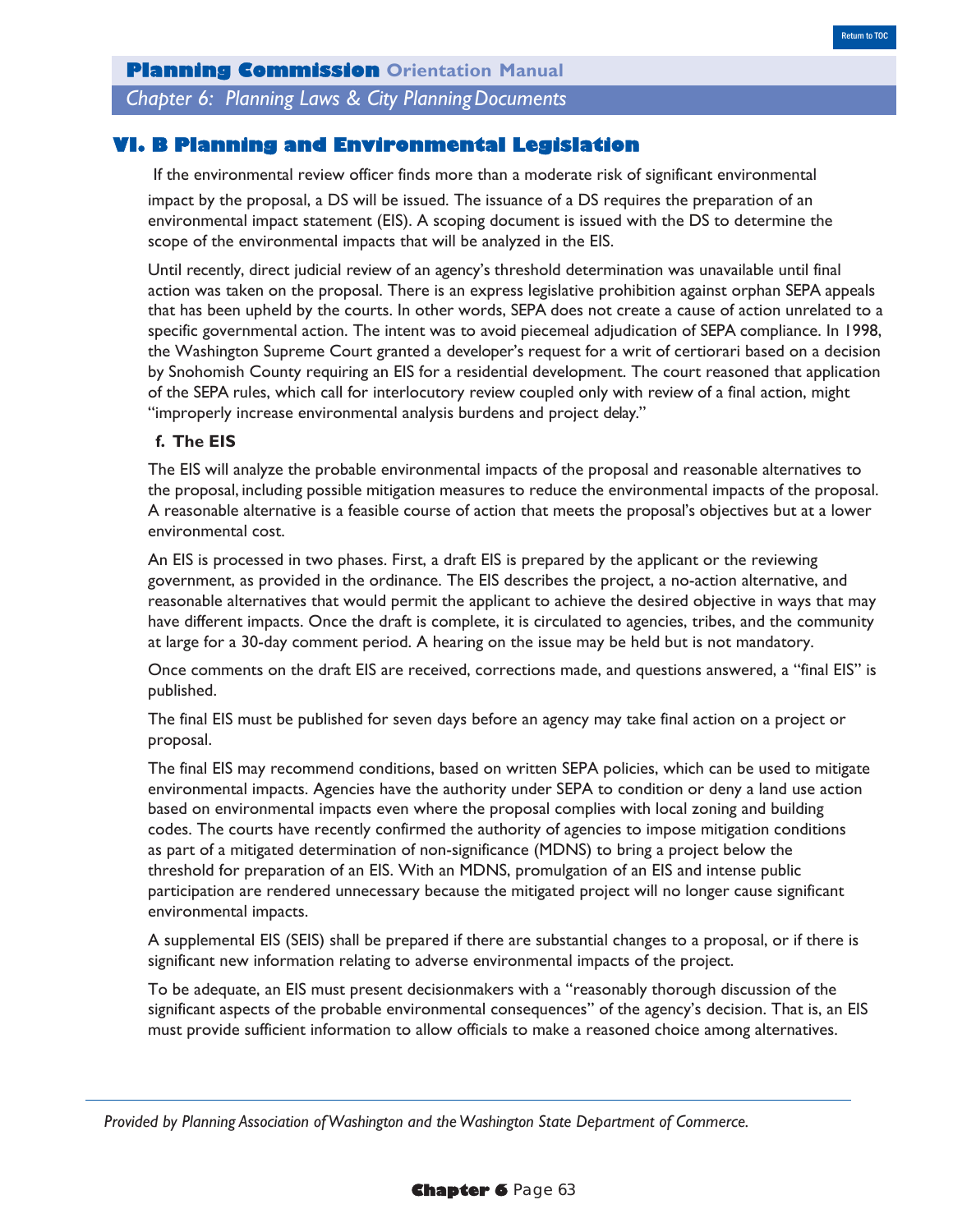*Chapter 6: Planning Laws & City PlanningDocuments*

## **VI. B Planning and Environmental Legislation**

#### **g. Use of SEPA in decision making**

The agency decision-maker must consider the environmental information in deciding whether to approve a proposal. Decision-makers may use their authority under SEPA to condition or deny the proposal. However, they must have adopted substantive policies in their SEPA rule or ordinance to provide this authority and the decision must be based upon information in a SEPA document.

If a project is to be denied on environmental grounds, the grounds must be identified in environmental documents, and conditions identified in written SEPA policies. A project may be denied if reasonable alternatives do not exist to mitigate a substantial impact.

All decision-makers making a final recommendation or decision on a project must review the environmental documents for the project.

#### **h. Appeals under SEPA**

Appeals under SEPA may be procedural or substantive. Procedural appeals include the appeal of a threshold determination or the adequacy of an EIS.A substantive appeal is a challenge to an agency's use of or failure to use its SEPA substantive authority. A county or city may or may not choose to provide administrative appeals under SEPA. If appeals of project decisions under SEPA are provided, they must be combined with the permit decision appeal in not more than one open record hearing and one closed record appeal. If no administrative appeal is provided for projects, then appeals go directly to

superior court.

The growth management hearings boards have jurisdiction over SEPA appeals of growth management planning decisions such as comprehensive plan or development regulation adoptions and amendments.

## **The SEPA appeals process is confusing, even to those who practice daily in the field. SEPA need not be intimidating if the following guidelines are kept in mind:**

#### **SEPA GUIDELINES**

All land use decisions by the community should be accompanied by SEPA documents (DNS, DS, or EIS), unless a specific exemption is spelled out in writing.

All SEPA-based mitigation must be based on written adopted policies, with written findings as to how the project creates the need for the condition (the nexus); and how the condition properly mitigates the impact (reasonableness).

Environmental policies should be specific and consistent with comprehensive plan policies. (Example: Since one effect of a desired increase in density is increased congestion in urban areas, there should not be a SEPA policy requiring mitigation or denial of a project that creates congestion. Defining acceptable levels of service for all public facilities and services in SEPA policies will do much to achieve this result.)

## **B. WATER QUALITY PROTECTION**

#### 1. Key Issues in Water Quality Protection

We live in an interdependent ecosystem in which water quality plays a vital role. Cutting across political boundaries, long term water quality protection depends on cooperation among local communities and jurisdictions.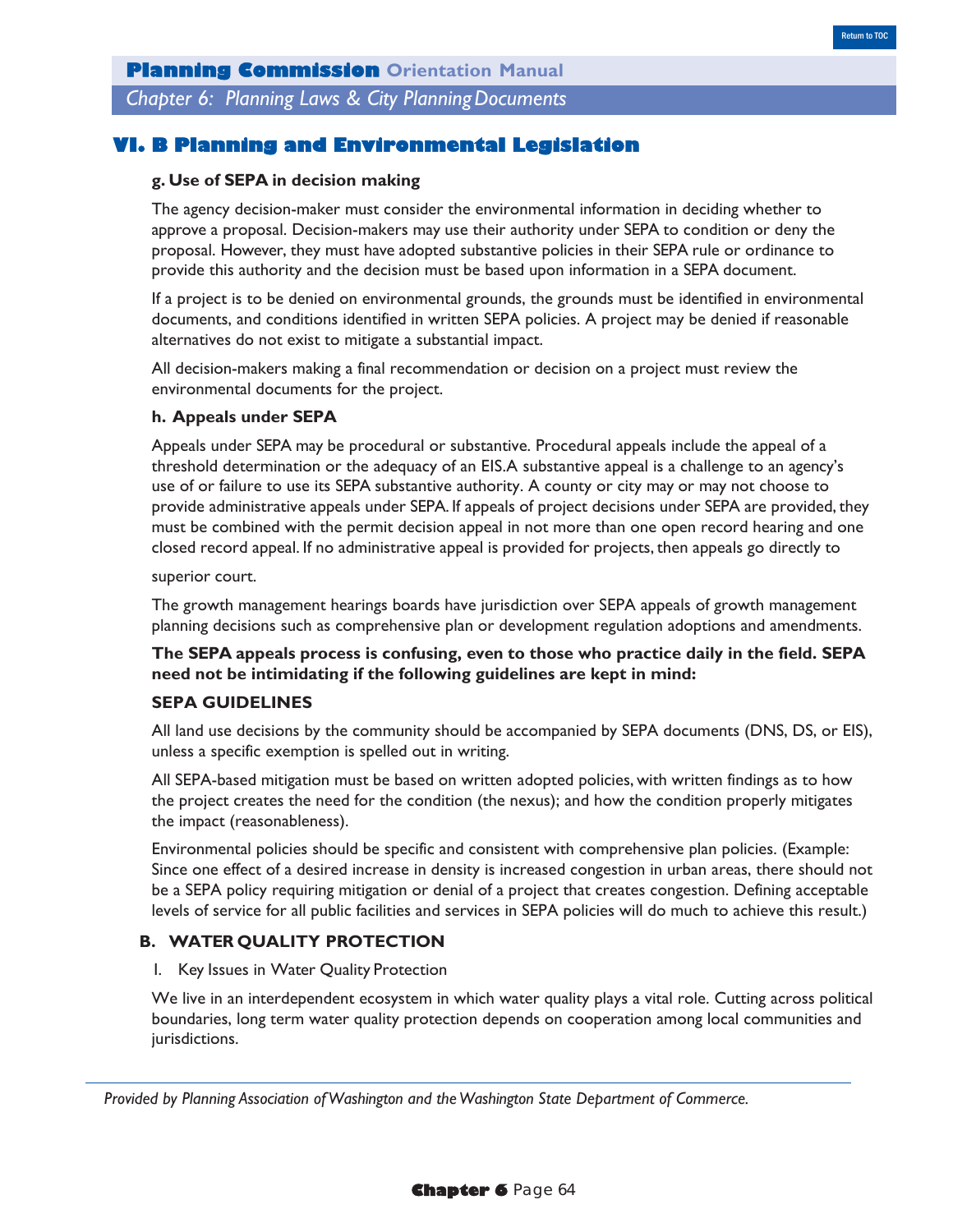*Chapter 6: Planning Laws & City PlanningDocuments*

## **VI. B Planning and Environmental Legislation**

Effective water quality protection begins with watershed management. Reducing the volume of toxic pollutants that enters our watersheds—and responsible land uses—are key to improving water quality throughout our region. Many cities and counties in Washington State are working together to develop cooperative or comprehensive water quality programs. Structuring a successful water quality program at the local level is essential.

a. Water Quality Protection Must Begin at the Local Level

Just as water systems cross and extend beyond political boundaries, successful water quality protection must be cooperative, consistent, and coordinated at all levels. Pollution from one city or county, for example, will degrade water quality in neighboring jurisdictions. The problem is shared by all: "We are all living downstream."

b. Responsible Water Management, Not "Quick Fix" Solutions

Recognizing the interdependency of our actions and their cumulative effects on groundwater, wildlife habitats, fisheries, and other resources is the first step toward responsible water quality protection. Short term, "quick fix" solutions that merely shunt pollutants from one jurisdiction to another is not the answer. Effective water quality protection depends on comprehensive action plans, in which local jurisdictions work together and pool resources to reduce or eliminate adverse impacts on water quality.

- c. Key Concepts in Water Quality Protection
- 1) **Systems approach:** Considers relationships and dependencies among components, as in food chains and ecosystems.
- 2) **Cumulative Effects:** A single activity may not cause a problem but adding more activities to an area over time may produce negative effects.
- 3) **Source:** Addressing negative impacts at their source, and preventing them before they occur (i.e., in place and time) is much less expensive than rehabilitation or dealing with effects on water quality "further down the pipe."
- 4) **Long Term Planning:** Water quality protection requires long term planning to cope with 10, 20, and 50-year impacts. Local governments need to consider the legacy they are leaving for future generations.
- 5) **Cooperation and Coordination:** Local decision makers, staff of local government departments, and citizens need to address water quality issues cooperatively. Neighboring cities and counties, local jurisdictions, regional, tribal, state and federal agency staff all have mutually dependent concerns.

#### **2. A Brief Overview of Water Quality Legislation**

Key pieces of federal and state legislation related to water quality are listed below. Rules and regulations adopted by state agencies generate advisory standards and minimum guidelines for local jurisdictions. These are incorporated into the Washington Administrative Code.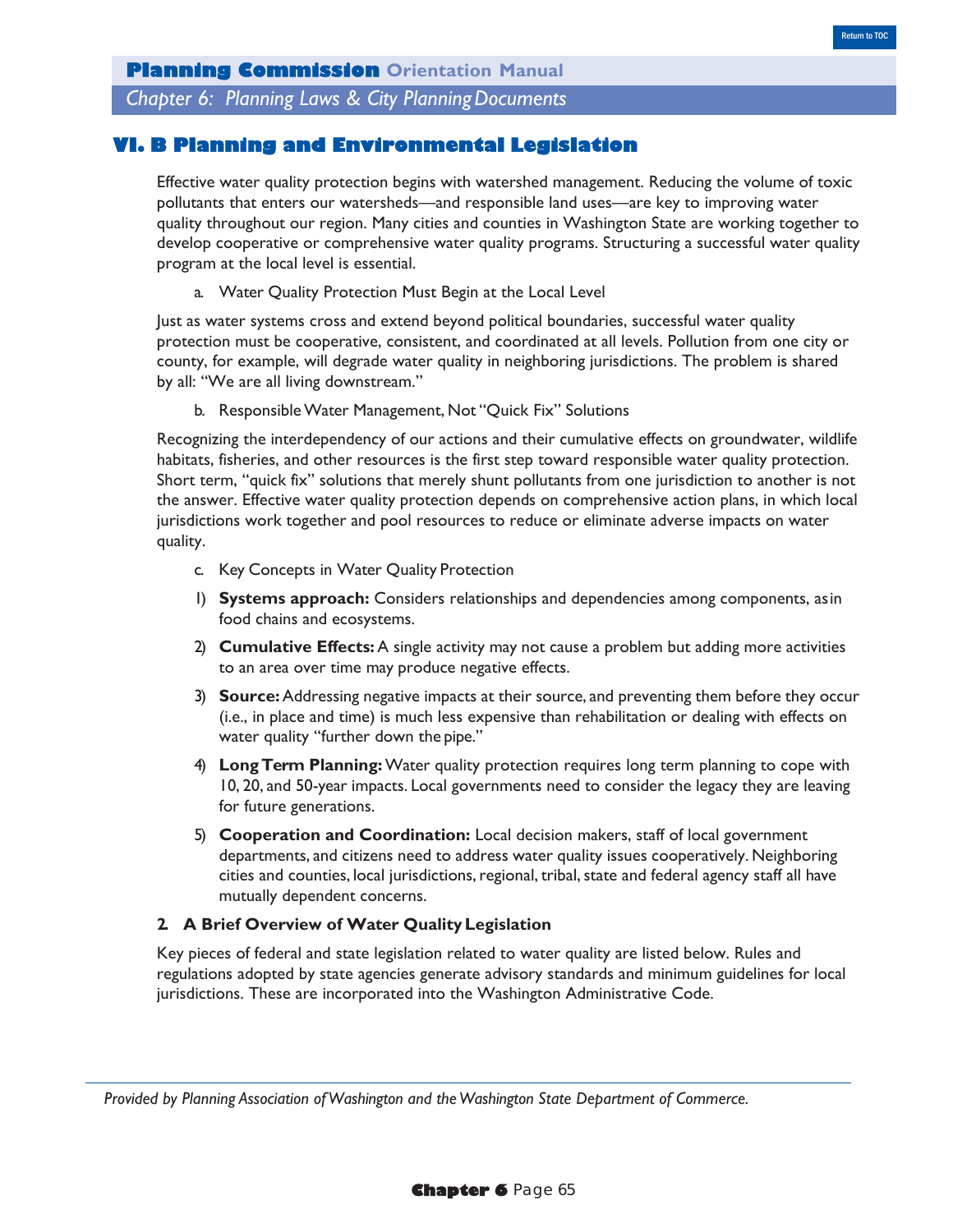*Chapter 6: Planning Laws & City PlanningDocuments*

## **VI. B Planning and Environmental Legislation**

## **WATER QUALITY LEGISLATION**

#### **General Water Quality**

National Environmental Policy Act (NEPA) State Environmental Policy Act (SEPA) Federal Clean Water Act (Water Pollution Control Act), 1972; Amended to Water Quality Act of 1987 Section 208 Plans Section 301, National Pollution Discharge Elimination System Permits (NPDES) Section 303, Stream Classification Section 320, Estuary Management Section 401, Certification Section 404, Permits Section 505, Legal Actions Federal River and Harbor Act (Section 10 Permit) Washington Centennial Clean Water Bill Puget Sound Water Quality Act Washington Water Pollution Control Act Washington Water Resources Act Washington Forest Practices Act Water Quality Standards – Chapter 173.201 WAC; Revised Standards, Chapter 173.203 **Shorelines and Coastal Zones** Federal Coastal Zone Management Act (CZMA) of 1972 Washington Shoreline Management Act (SMA) **Habitat Protection** Federal Endangered Species Act Federal Fish and Wildlife Coordination Act

Washington State Hydraulic Code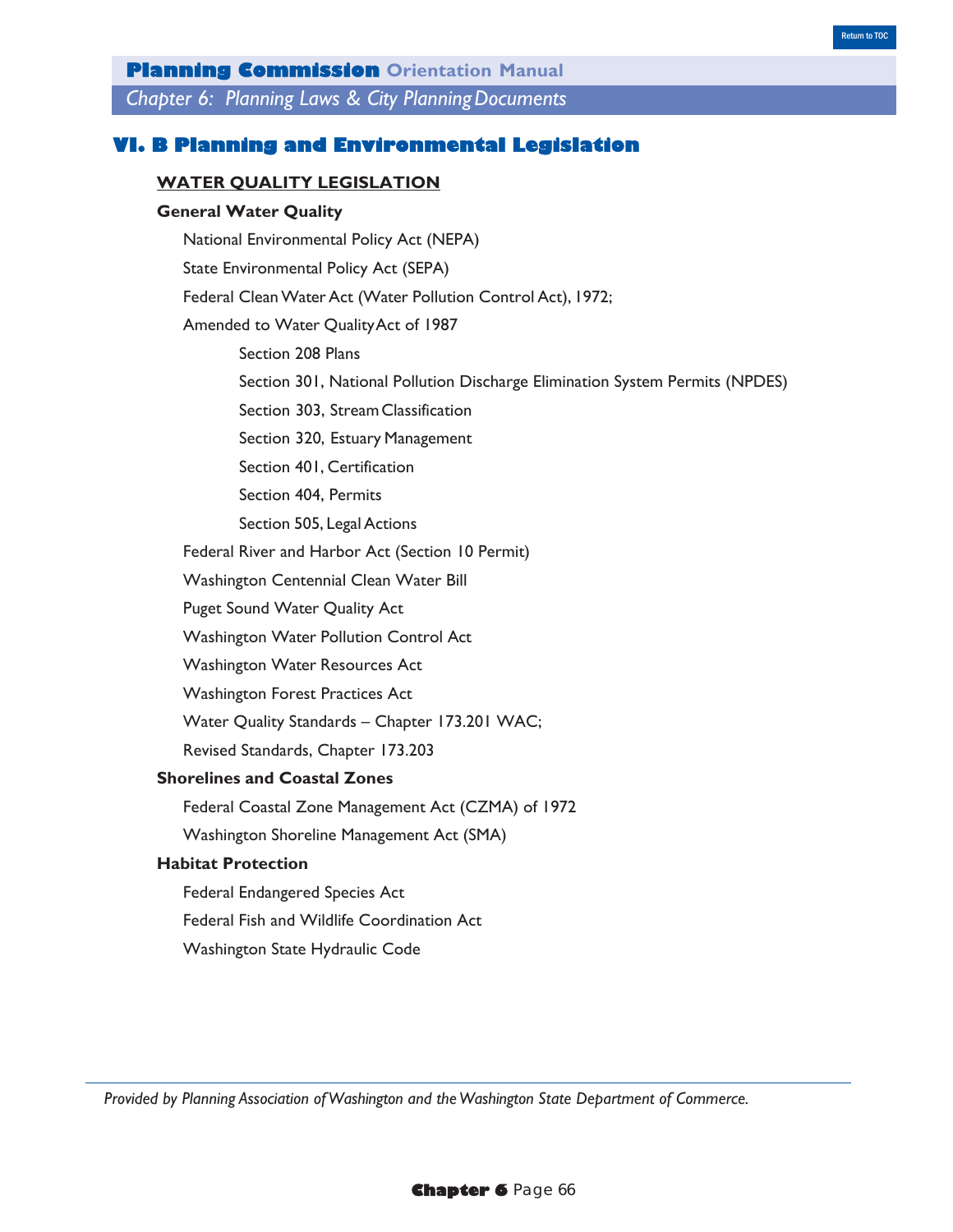*Chapter 6: Planning Laws & City PlanningDocuments*

## **VI. B Planning and Environmental Legislation**

#### **Groundwater**

Federal Safe Drinking Water Act

Washington Groundwater Protection Act

Groundwater Management Guidelines – Chapter 173–100 WAC;

Groundwater Quality Standards – Chapter 173–200 WAC

#### **Nonpoint Pollution**

Washington State Nonpoint Rule – Chapter 400.12 WAC

Septic Systems – Chapter 248.96 WAC

#### **3. Water Quality Protection Programs**

- 1) Puget Sound Action Team (PSAT) programs include Watershed Ranking and Watershed Action Plans.
- 2) Ongoing programs initiated through the federal Clean Water Act, such as Section 208 plans and National Pollution Discharge Elimination System (NPDES) permits, administered by the Washington State Department of Ecology; and Section 404 permits administered by the U.S. Army Corps of Engineers.
- 3) Specific Stormwater Management and Wetlands Protection programs, which have evolved from implementing the PSAT Management Plan.
- 4) Programs stemming from specific legislation, such as the Washington Shoreline Management Act, which called for Shoreline Master Plans; the State Hydraulic Code, which requires a Hydraulic Project Approval permit administered by the Washington Department of Wildlife and Department of Fisheries; and the Washington Groundwater Protection Acts which provides guidelines for developing Groundwater Management Area.
- 5) Comprehensive plan elements required by the Washington State Growth Management Legislation, specifically, provisions:
	- (a) To cleanse water before it enters Puget Sound;
	- (b) To protect of critical aquifer recharge areas; and
	- (c) To require protection of potable water supplies.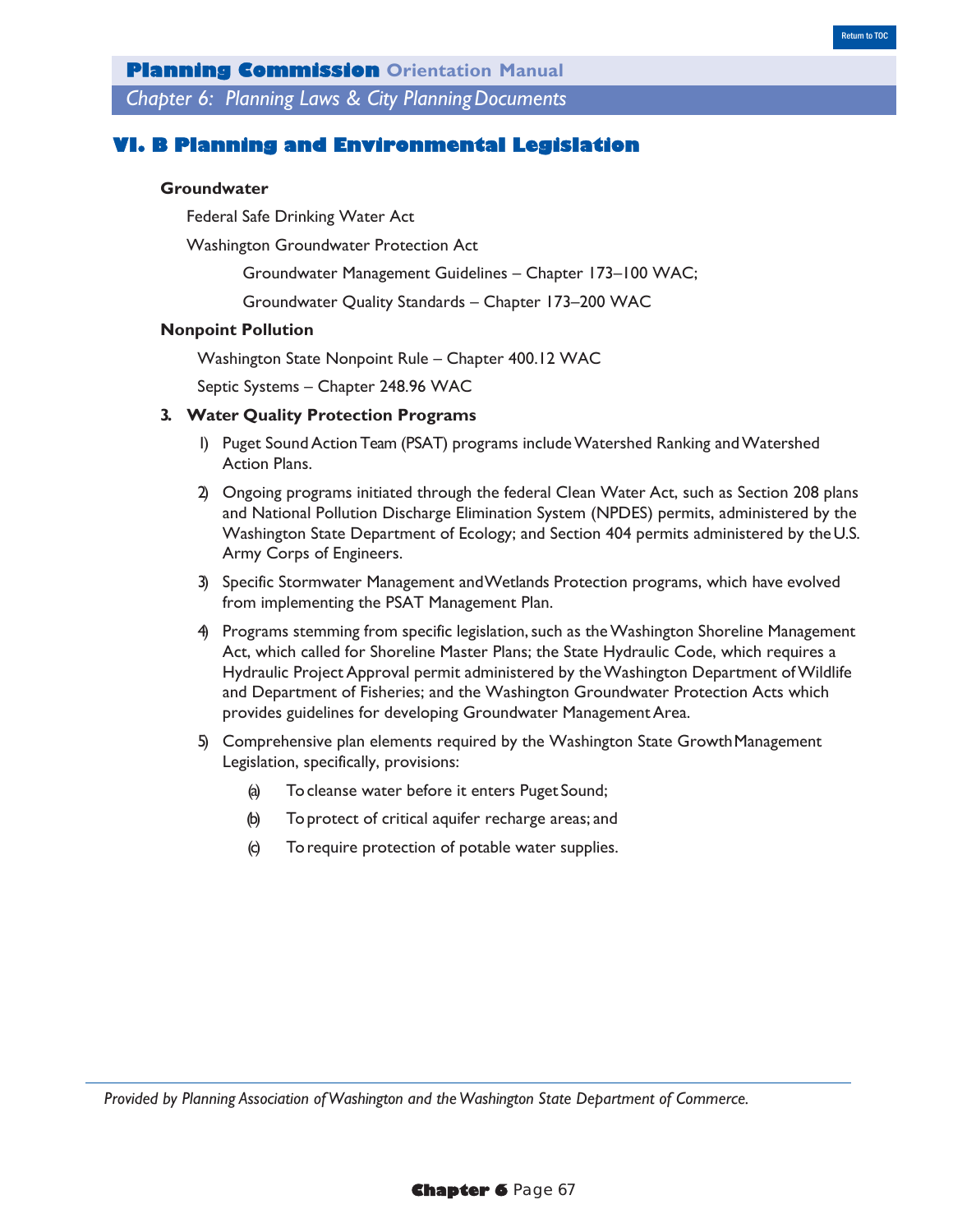*Chapter 6: Planning Laws & City PlanningDocuments*

## **VI. C Shoreline Management Act**

#### **A. OVERVIEW**

Public concern in the early 1970's focused on the future of Washington's shorelines in the face of increasing development. The Legislature responded with passage of the Shoreline Management Act (SMA) in 1971, finding "a clear and urgent demand for a planned, rational, and concerted effort, jointly performed by federal, state, and local governments, to prevent the inherent harm in an uncoordinated and piecemeal development of the State's shorelines." Intended to protect and restore the valuable natural resources of the shoreline, the SMA fosters all "reasonable and appropriate uses."

The SMA applies to over 230 cities and counties having "shorelines of the state" within their jurisdictional boundaries. "Shorelines of the state" comprise "shorelines" and "shorelines of statewide significance. "These include all waters of the state (including marine waters) and their underlying lands, except streams with a mean annual flow of less than 20 cubic feet per second and lakes less than 20 acres in area, together with their "shorelands "which are those areas landward for 200 feet from the ordinary high water mark (OHWM), floodways, and contiguous floodplains within 200 feet, and all associated wetlands.

**"Shorelines of statewide significance"** (SSWS) are specifically designated shorelines that are major resources benefiting all people in the state. In their management of SSWS, local governments and the state are required to provide for "optimum implementation "of the policies of the SMA, giving preference (in order) to shoreline uses which recognize and protect statewide interests over local, preserve the natural character of the shoreline, result in long term over short term benefit, protect the resources and ecology of the shoreline, and increase public access and recreational opportunities for the public in the shoreline.

#### **The term "wetlands," as used in the SMA, has a specific meaning. It includes:**

*areas that are inundated or saturated by surface water or ground water at a frequency and duration sufficient to support, and that under normal circumstances do support, a prevalence of vegetation typically adapted for life in saturated soil conditions. Wetlands generally include swamps, marshes, bogs, and similar areas…Wetlands may include those artificial wetlands intentionally created from nonwetland areas to mitigate the conversion of wetlands.*

The language "swamps, marshes, bogs, and similar areas" refers to true biological wetlands, considered a subcategory of the much broader SMA term "wetlands."

To determine the extent of an upland area covered by the SMA (shoreline jurisdiction), the OHWM often needs to be located. The Department of Ecology (DOE) has developed guidelines for making OHWM determinations in different situations and offers field assistance in identifying the mark. Specific criteria are to be used in determining shoreline jurisdiction, and will prevail over any other lists, maps, or inventories.

The SMA has three basic policy areas: 1) shoreline preferred uses, 2) environmental protection, and 3) public trust. The SMA places emphasis on providing a shoreline location for a defined set of shoreline preferred (i.e. water dependent) uses; on accommodating reasonable and appropriate uses; protecting shoreline ecology and natural resources; and, preserving the public's right of access to and use of the shorelines.

A fourth policy element of the SMA, though not explicitly stated, is public involvement. The SMA specifically requires public notice and opportunities to comment on state and local actions under the Act.

The SMA incorporates a planning and regulatory permit program to carry out its policies. This program is initiated locally under state guidance.

In the first 25 years of its existence the SMA stood largely independent of other local planning and regulatory systems. In 1995, the passage of ESHB 1724 changed that, initiating the merger of shorelands and growth management planning and regulatory functions. ESHB 1724 for example, added a new fourteenth goal to the GMA. The goals and policies of the SMA are now added to the existing 13 goals of the GMA.

The integration of the SMA and GMA involves melding of the GMA's emphasis on planning procedures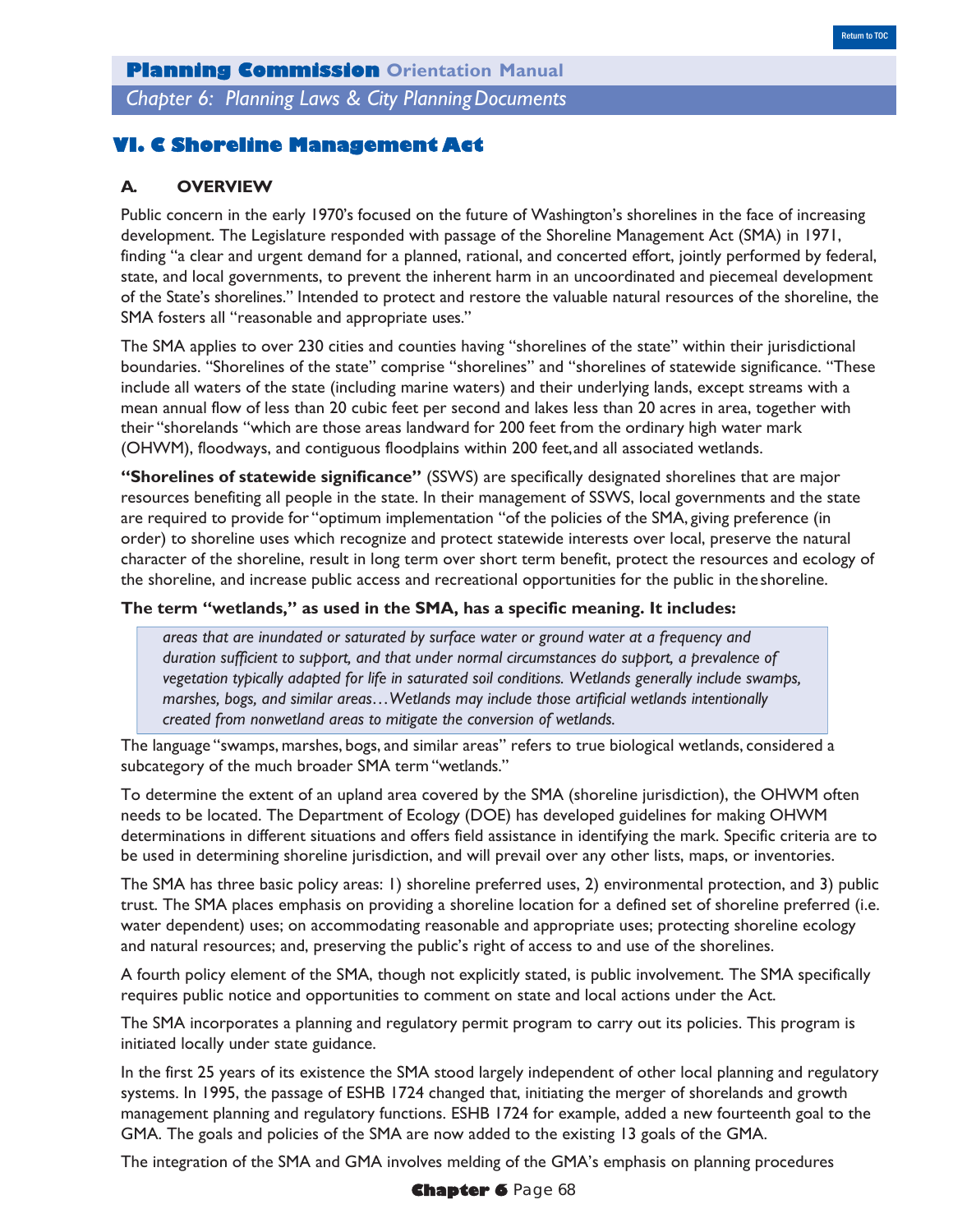*Chapter 6: Planning Laws & City PlanningDocuments*

## **VI. C Shoreline Management Act**

with the SMA's specific policy mandates. While the GMA-based comprehensive plan is founded on a local communities' values and objectives, the SMA requires that local governments in managing shorelines address specific statewide goals, balancing statewide and local interests.

In 2003 the Department of Ecology adopted a new rule that provides a comprehensive update to state guidelines on how local governments manage shorelines. One of the chief goals of the new rule is to bring state guidelines up-to-date with current science. The proposed rule is also intended to make it easier for local governments to integrate shoreline plans with local Growth Management plans and regulations. Finally, the rule seeks to find a workable balance of responsibility between state and local governments by setting performance criteria that local governments should achieve and then allowing local governments to decide how to meet those goals.

## **B. SHORELINE MASTER PROGRAMS**

As part of the state/local partnership which is the basis of the SMA, local governments must prepare a detailed shoreline inventory and a shoreline master program (SMP) for managing shoreline resources and development. Local SMPs must be prepared consistent with the policy of the SMA (RCW 90.58.020) and the applicable guidelines. Based on this inventory, a system of categorizing various shoreline segments is created by applying shoreline environment designations. Goals, policy statements, and regulations are developed to establish appropriate uses and activities within each shoreline environment designation.

For local governments fully planning under the GMA, **SMP goals and policies are now considered an element of the local comprehensive plan. SMP use regulations are now considered a part of the local development regulations** required by growth management.

The GMA requires that all local comprehensive plan policies be "internally consistent", which now include those policies contained in the local SMP. This also means that shoreline environment designations described and mapped in the local master program must be compatible with local comprehensive plan land use designations. Comprehensive plan land use designations should be reviewed to ensure they do not preclude reasonable and preferred (water-dependent) shoreline development and that allowed uses and densities are mutually compatible.

Local governments are responsible for maintaining and implementing local SMPs. The procedure for adopting or amending an SMP involves both a local and state review and approval process. Both processes emphasize pubic participation. Ecology is the lead agency in coordinating such actions, with 60-day notification required to Department of Commerce and other state agencies. A master program or amendment takes effect only when and in such form as it is ultimately approved by Ecology.

A new option available to jurisdictions fully planning under the GMA involves "pre-designating" shorelines within adopted urban growth areas but outside existing city boundaries. Environment pre-designation is allowed after the local government secures public input and completes the SMP amendment process, obtaining Ecology approval. Such pre-designations then take effect concurrent with annexation of the subject area.

Recent changes to the SMA now allow any interested citizen to appeal a locally prepared SMP either on the basis of inconsistency with SMA policy or the local comprehensive plan. For jurisdictions fully planning under the GMA, master program appeals will be decided by the growth management hearings board with jurisdiction, no longer the shorelines hearings board. For jurisdictions not fully planning under the GMA, master programs will continue to be appealed to the state shorelines hearings board.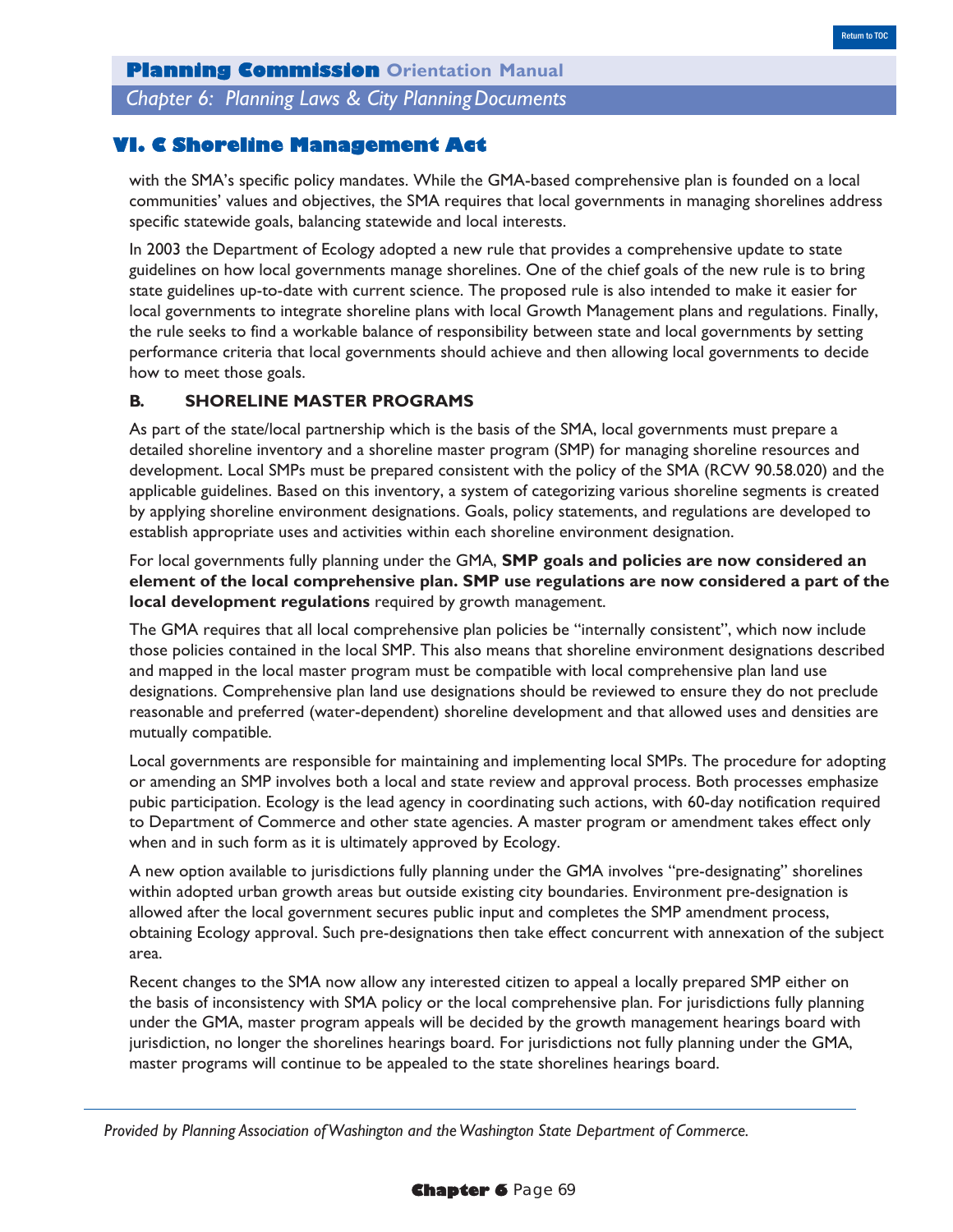*Chapter 6: Planning Laws & City PlanningDocuments*

# **VI. C Shoreline Management Act**

## **C. PERMITS AND DECISIONS**

All "developments" and uses within the shorelines of the state must be consistent with SMA policies and local SMP requirements. However, only "substantial developments" require a substantial development permit. Although a proposed development may be exempt from substantial development permit requirements, it may still require a variance or conditional use permit and must comply with the local SMP.

## **1. Substantial Development Permits**

All developments with a fair market value in excess of \$5,000 (unless specifically exempted), or any development that materially interferes with normal public use of the water or shorelines of the state, requires a substantial development permit.

## **2. Exemptions**

Under the SMA, certain types of developments are exempt from substantial development permit requirements. The exemption, however, is only from the permit requirement; an exempt development must still comply with all development standards, i.e., setbacks and other regulations. Many jurisdictions require a written exemption prior to construction. The local government can then assess whether the project proposal is consistent with SMA policy and the local SMP.

## **3. Conditional Use Permits**

The SMA allows local governments to authorize uses and developments that may be permitted (under special circumstances or conditions) by conditional use permits. Conditional use permits allow greater flexibility to vary how SMP use regulations are applied. Granting of a conditional use permit must conform with SMA policies and cannot authorize a use that the local SMP specifically prohibits. Criteria for SMA conditional uses have been established.

## **4. Variances**

The SMA also authorizes deviation from specific bulk, dimensional, or performance standards in the SMP through the granting shoreline variances. Variances can only be granted when there are "extraordinary or unique circumstances relating to the property such that the strict implementation of the master program will impose unnecessary hardships on the applicant or thwart the policies of the SMA…" A variance cannot be granted for a use prohibited by the SMA or SMP; and the cumulative effects over time of granting additional permits for like actions in a given shoreline area must be considered. Criteria for SMA variances have been established.

Shoreline substantial development permits, as well as conditional use permits and variance, are processed by local governments. All permit application are sent to Ecology for review, following the local government's decision. For conditional use permits and variances, Ecology must either approve, approve with conditions, or disapprove each permit. Permit decisions can be appealed at the local level, and subsequently before the Shoreline Hearings Board and/or Superior Court.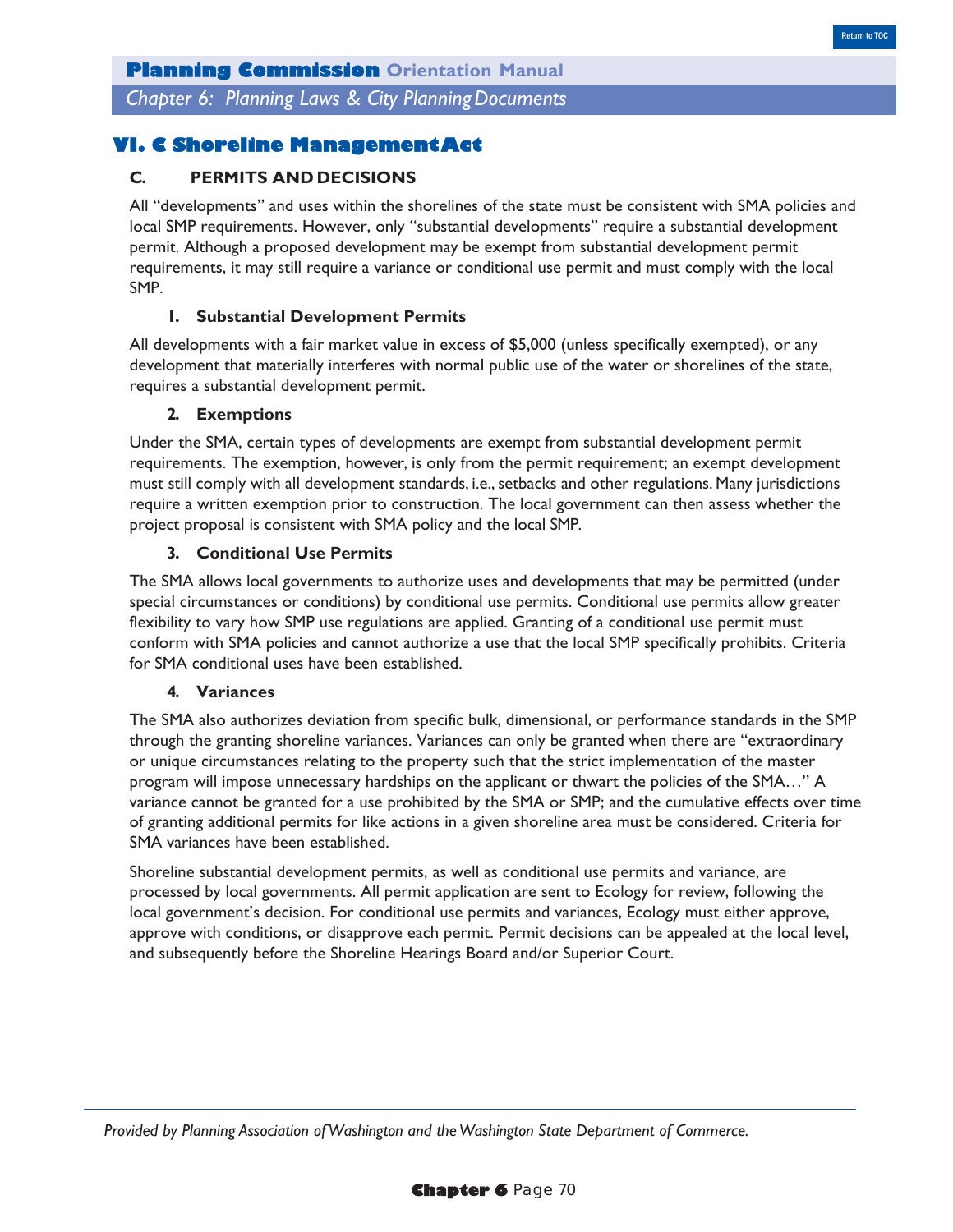*Chapter 6: Planning Laws & City PlanningDocuments*

# **VI. C Shoreline Management Act**

## **5. Appeals**

A local government of Ecology decision on a shoreline permit may be appealed to the shorelines hearings board by any person aggrieved by the granting, denying or rescinding or a shoreline permit. This does not include decisions by local government to approve a permit exemption.

The shorelines hearings board conducts a "de novo" review of the permit and may uphold, reverse or modify the permit decision or remand the permit for further consideration at the local level.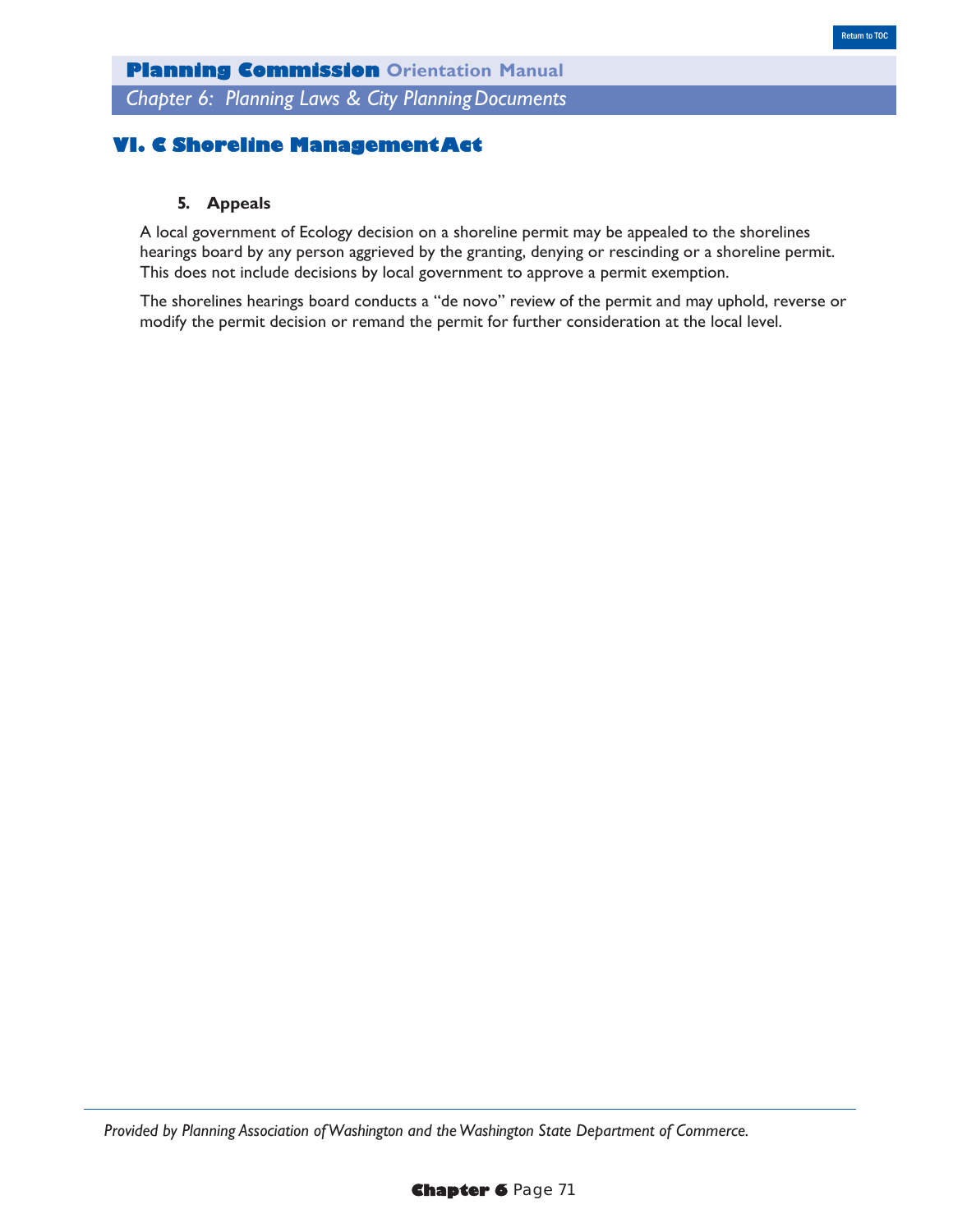# **VI. D Platting and Permits: The Development Process**

## **1.The Platting Process**

A plat is a map filed with the county auditor's office. It describes a particular parcel of property, typically small divisions or "subdivisions" within the larger parcel.

Washington state has always had a law that requires persons selling lots from within a plat to file the plat with the county auditor. A plat dedicates property within the plat, such as roads and parks, and provides a convenient way to describe individual lots for sale purposes. The filing requirement also assures that back taxes and assessments have been paid on the larger parcel prior to sale of the smaller lots.

Washington adopted its first modern subdivision statute in 1936. It required the local approving authority to approve the plats prior to filing, and to inquire into,

> *the public use and interest proposed to be served by the establishment of the plat, subdivision or dedication.*

The approving authority also was required to look into the streets, playgrounds, public ways, and all other relevant facts to determine (a) that the development made appropriate provision for physical improvements; and (b) "that the public use and interest... be served by the platting and subdivision." If these criteria were not met, the plat could be denied. In deciding whether to approve or deny plats when the public interest was not served, the approving authority was to consider the impact of the plats on the entire community, as well as physical improvements within the plat.

## **The present Subdivision Act, in force since 1969, presents the following definitions:**

"Subdivision" is the division or redivision of land into five or more lots, tracts, parcels, sites or divisions for the purpose of sale, lease, or transfer of ownership, except as provided in [the definition of "short subdivision" below].

"Short subdivision" is the division or redivision of land into four or fewer lots, tracts, parcels, sites or divisions for the purpose of sale, lease, or transfer of ownership: Provided, that the legislative authority of any city or town may by local ordinance increase the number of lots, tracts, or parcels to be regulated as short subdivisions to a maximum of nine.

"Binding site plan" means a drawing to a scale specified by local ordinance which: (a) identifies and shows the areas and locations of all streets, roads, improvements, utilities, open spaces, and any other matters specified by local regulations; (b) contains inscriptions or attachments setting forth such appropriate limitations and conditions for the use of the land as are established by the local government body having authority to approve the site plan; and (c) contains provisions making any development be in conformity with the site plan.

"Short Plat" is the map or representation of a short subdivision.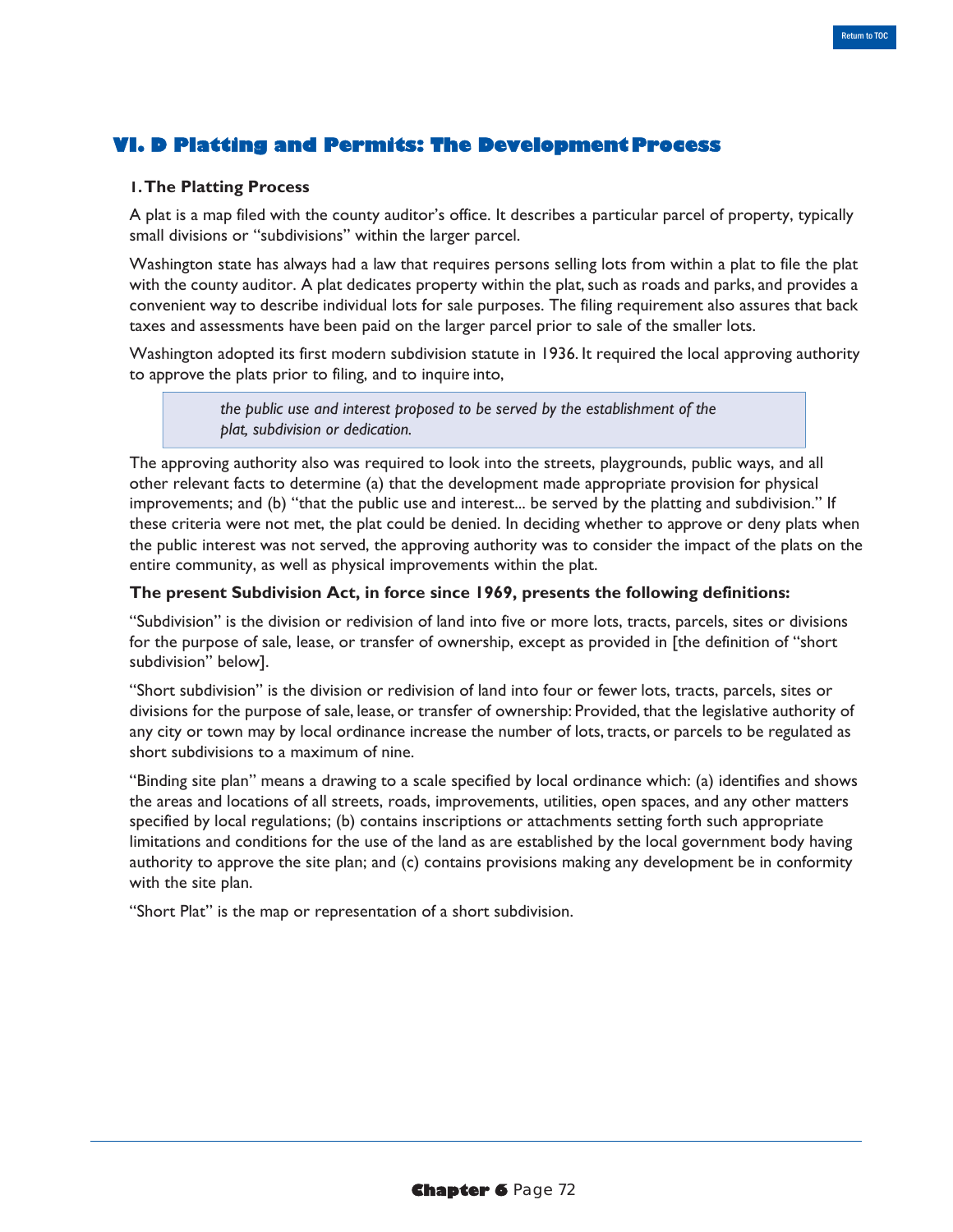# **VI. D Platting and Permits: The Development Process**

**The statute contains seven exemptions from formal platting requirements:** 

## **Formal Platting Exemptions**

- 1 Cemeteries;
- 2 Land divisions creating parcels over five acres in size (as measured to the center of the road);
- 3 Land divisions made by wills or the laws of descent;
- 4 Industrial parks when such parks are covered by a binding site plan review process;
- 5 Mobile home parks when such parks are covered by a binding site plan review process;
- 6 Boundary line adjustments creating no new lots; and
- 7 Condominiums if a binding site plan has been approved.

Many communities implement some form of control over "large lots," or parcels over five acres in size. These large lot ordinances remove the exemption from the Subdivision Act and may invoke the same rules that apply to other subdivisions.

Criteria for approving a subdivision include a determination by the approving body that the plat provides appropriately for public improvements and amenities and that it. serves the public interest. If the plat is deficient, or does not serve the public interest, it may be denied.

The platting statute specifically provides for plat disapproval in flood or swamp conditions. Permission of the Department of Ecology is required to approve a plat in any state-designated flood control zone. Limitations are also placed on plats in irrigation districts.

A plat is processed in two phases: preliminary plat and final plat.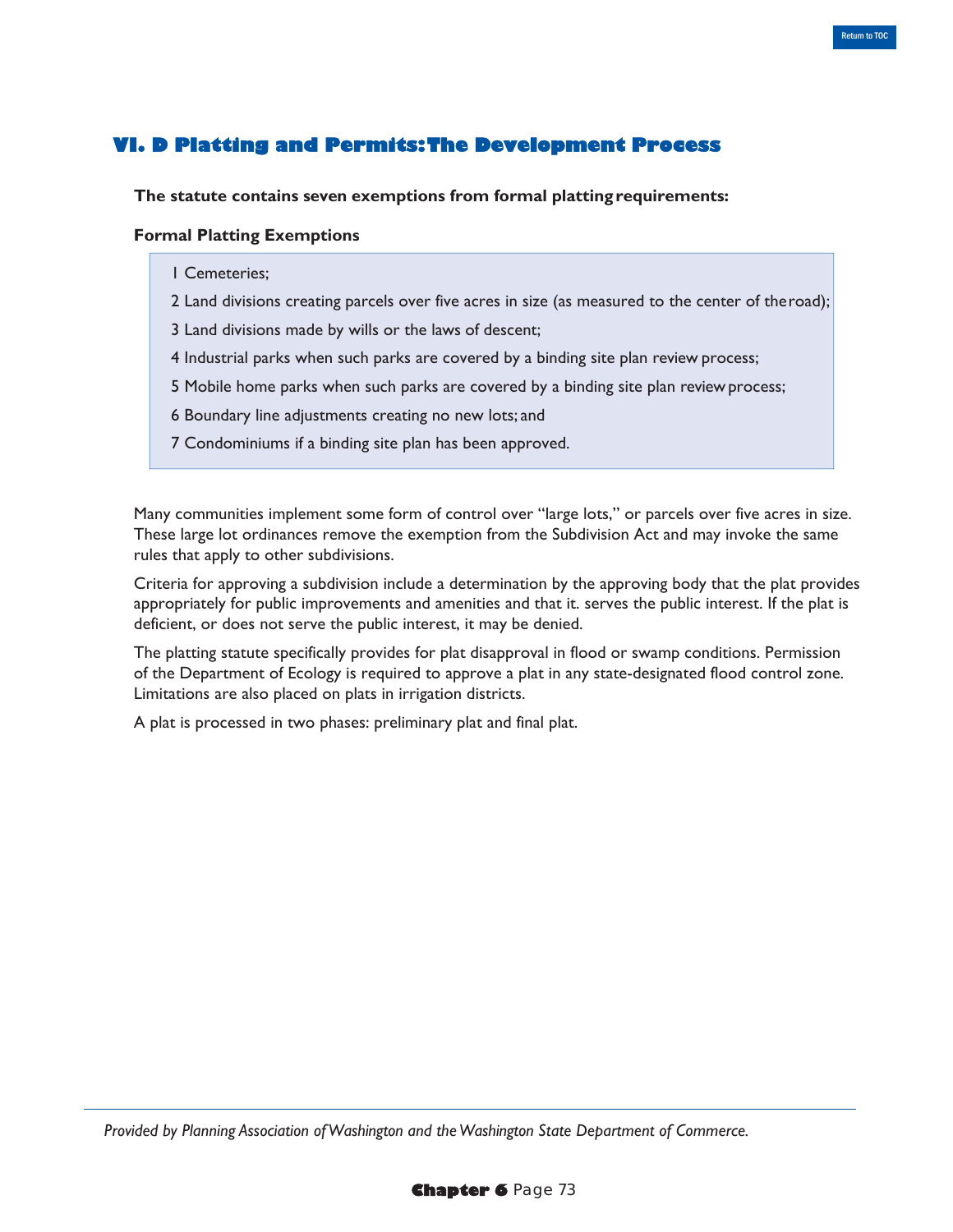# **VI. E City Plans & Regulations: Comprehensive Plan, Zoning Code, Subdivision Ordinance, Shoreline Master Plan & SEPA Review**

# **A. Comprehensive Plan**

The Comprehensive Plan is the plan for the growth and development of Kirkland over a twenty-year period. It is adopted in accordance with the requirements of the state Growth Management Act. The plan is a policy document which provides a vision for the future, sets forth a variety of goals for managing growth, and lists numerous policies describing ways to achieve the goals. Also included is a list of specific measures needed to implement the plan.

The Comprehensive Plan is composed of two parts. The first part contains a series of "elements," each of which addresses a specific topic, for example, land use, housing and transportation. The goals and policies in each element are applicable city-wide. The second part is composed of thirteen neighborhood plans, each of which discusses in detail the unique features and desired development characteristics of smaller geographic sections of the City.

By law, amendments to the plan may occur no more frequently than once a year. Consequently, all amendments proposed each year are considered together. The Planning Commission plays a central role in the annual review of Comprehensive Plan amendments. All proposed plan amendments are reviewed by the Commission, the Commission ensures public involvement and conducts public hearings, and the Commission presents recommendations to the City Council.

# **B. Zoning Code**

The Zoning Code sets forth specific regulations governing the use and development of land in Kirkland. The Growth Management Act requires that the Zoning Code be consistent with the Comprehensive Plan.

About half of the Zoning Code is composed of a series of "use zone" charts which list permitted uses and development regulations for each of the zoning districts indicated on the official Zoning Map. The remainder of the code contains a series of chapters which set forth regulations of general applicability such as required public improvements, landscaping standards and sign regulations. Several chapters are devoted to the procedures the City uses to review and decide upon developments proposals. Provisions for enforcements of the Zoning Code are also included.

As with the Comprehensive Plan, it is the Planning Commission's responsibility to review, ensure public involvement and make recommendations regarding all proposed amendments to the Zoning Code.

# **C. Subdivision Ordinance**

The subdivision ordinance contains the City's regulations for dividing parcels of land into two or more smaller lots. Nearly all subdivisions involve the creation of additional building sites for single family homes. Amendment of the subdivision ordinance is subject to Planning Commission review. The Commission must hold a public hearing on all proposed amendments and submit a recommendation to the City Council.

# **D. Shoreline Master Program**

The Shoreline Master Program (SMP) contains policies and development regulations pertaining to shoreline areas of the City (lands within 200 feet of the high-water line of Lake Washington and wetlands abutting the lake which extend beyond 200 feet). The SMP is adopted pursuant to the requirements of the state Shoreline Management Act. It is adopted by both the City and state Department of Ecology.